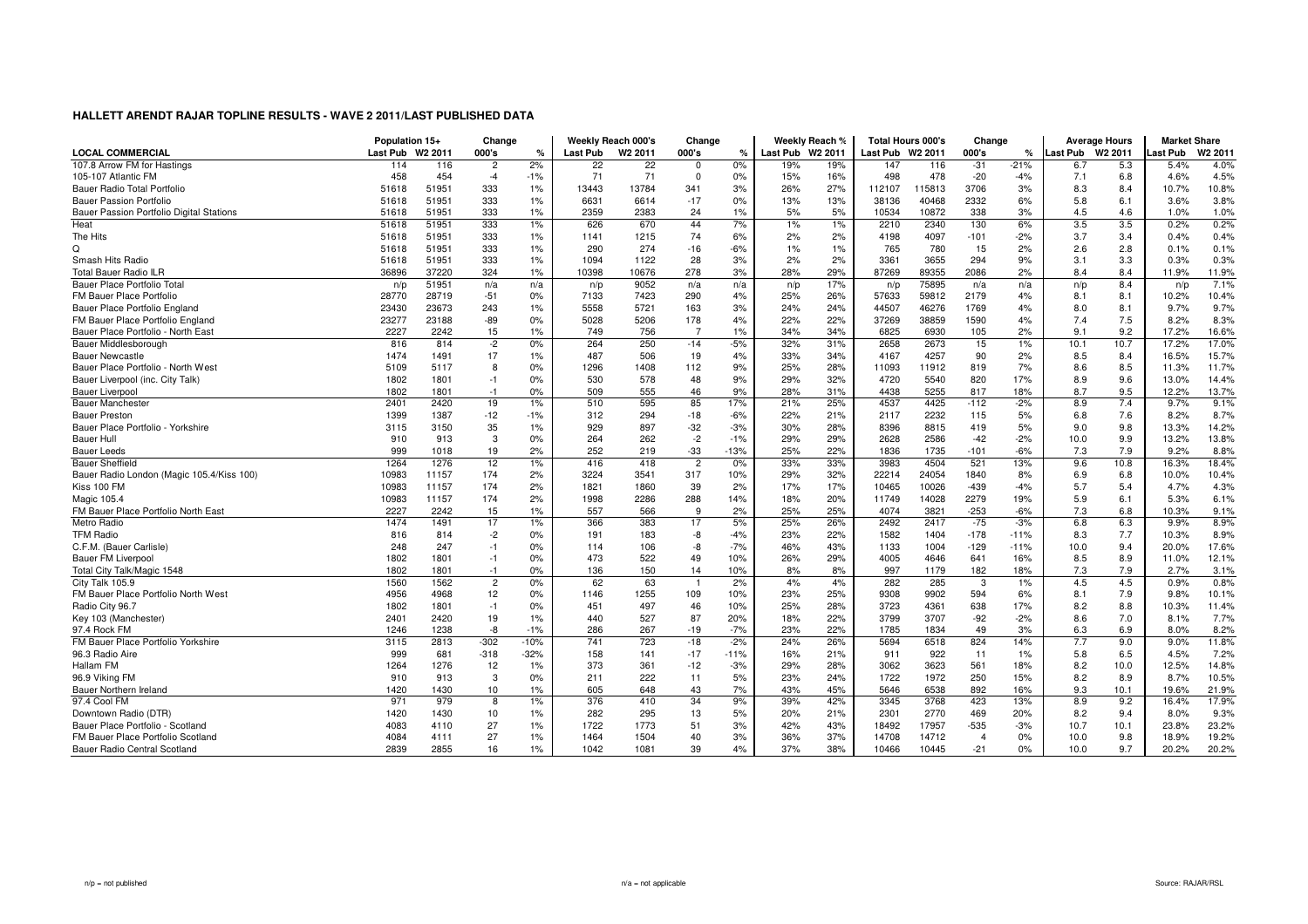|                                                        | Population 15+  |                     | Change         |       |          | Weekly Reach 000's  | Change         |               |                  | Weekly Reach % |          | <b>Total Hours 000's</b> | Change         |        |          | <b>Average Hours</b> | <b>Market Share</b> |                     |
|--------------------------------------------------------|-----------------|---------------------|----------------|-------|----------|---------------------|----------------|---------------|------------------|----------------|----------|--------------------------|----------------|--------|----------|----------------------|---------------------|---------------------|
| <b>LOCAL COMMERCIAL</b>                                | <b>Last Pub</b> | W <sub>2</sub> 2011 | 000's          | %     | Last Pub | W <sub>2</sub> 2011 | 000's          | $\frac{9}{6}$ | Last Pub W2 2011 |                | Last Pub | W <sub>2</sub> 2011      | 000's          | ℀      | ast Pub. | W <sub>2</sub> 2011  | ast Pub             | W <sub>2</sub> 2011 |
| Scottish AMs                                           | 3516            | 3541                | 25             | 1%    | 469      | 460                 | -9             | $-2%$         | 13%              | 13%            | 3775     | 3542                     | $-233$         | $-6%$  | 8.1      | 7.7                  | 5.8%                | 5.5%                |
| <b>Bauer Glasgow</b>                                   | 1840            | 1847                | $\overline{7}$ | 0%    | 701      | 701                 | $\mathbf 0$    | 0%            | 38%              | 38%            | 6711     | 6593                     | $-118$         | $-2%$  | 9.6      | 9.4                  | 19.9%               | 20.2%               |
| Clyde 1 FM                                             | 1840            | 1847                | $\overline{7}$ | 0%    | 579      | 575                 | $-4$           | $-1%$         | 31%              | 31%            | 4850     | 4779                     | $-71$          | $-1%$  | 8.4      | 8.3                  | 14.4%               | 14.6%               |
| Clyde 2                                                | 1840            | 1847                | $\overline{7}$ | 0%    | 256      | 263                 | $\overline{7}$ | 3%            | 14%              | 14%            | 1861     | 1814                     | $-47$          | $-3%$  | 7.3      | 6.9                  | 5.5%                | 5.6%                |
| Bauer Edinburgh                                        | 1096            | 1107                | 11             | 1%    | 344      | 384                 | 40             | 12%           | 31%              | 35%            | 3755     | 3852                     | 97             | 3%     | 10.9     | 10.0                 | 18.7%               | 18.5%               |
| ForthOne                                               | 1096            | 1107                | 11             | 1%    | 299      | 349                 | 50             | 17%           | 27%              | 32%            | 2963     | 3189                     | 226            | 8%     | 9.9      | 9.1                  | 14.8%               | 15.3%               |
| Forth <sub>2</sub>                                     | 1096            | 1107                | 11             | 1%    | 95       | 97                  | $\overline{2}$ | 2%            | 9%               | 9%             | 792      | 664                      | $-128$         | $-16%$ | 8.4      | 6.8                  | 3.9%                | 3.2%                |
| Moray Firth Radio (Bauer Inverness)                    | 232             | 234                 | $\overline{c}$ | 1%    | 119      | 125                 | 6              | 5%            | 51%              | 54%            | 1339     | 1459                     | 120            | 9%     | 11.2     | 11.6                 | 26.3%               | 27.0%               |
| <b>Bauer Aberdeen</b>                                  | 312             | 318                 | 6              | 2%    | 141      | 145                 | $\overline{4}$ | 3%            | 45%              | 46%            | 1523     | 1445                     | $-78$          | $-5%$  | 10.8     | 9.9                  | 25.1%               | 24.3%               |
| Northsound One                                         | 312             | 318                 | 6              | 2%    | 131      | 135                 | $\overline{4}$ | 3%            | 42%              | 42%            | 1215     | 1135                     | -80            | $-7%$  | 9.3      | 8.4                  | 20.0%               | 19.1%               |
| Northsound Two                                         | 312             | 318                 | 6              | 2%    | 42       | 41                  | $-1$           | $-2%$         | 14%              | 13%            | 308      | 310                      | $\overline{c}$ | 1%     | 7.3      | 7.6                  | 5.1%                | 5.2%                |
| Radio Borders (Bauer Borders)                          | 107             | 107                 | 0              | 0%    | 61       | 61                  | $\mathbf 0$    | 0%            | 58%              | 57%            | 845      | 793                      | $-52$          | $-6%$  | 13.8     | 13.0                 | 39.1%               | 36.0%               |
| <b>Bauer Dundee</b>                                    | 375             | 378                 | 3              | 1%    | 170      | 173                 | 3              | 2%            | 45%              | 46%            | 2013     | 2120                     | 107            | 5%     | 11.8     | 12.3                 | 27.1%               | 28.7%               |
| Tay-FM                                                 | 375             | 378                 | 3              | 1%    | 130      | 127                 | -3             | $-2%$         | 35%              | 34%            | 1327     | 1334                     | $\overline{7}$ | 1%     | 10.2     | 10.5                 | 17.9%               | 18.0%               |
| Tay-AM                                                 | 375             | 378                 | 3              | 1%    | 70       | 71                  |                | 1%            | 19%              | 19%            | 686      | 786                      | 100            | 15%    | 9.8      | 11.0                 | 9.2%                | 10.6%               |
| West Sound (inc. West FM) (Bauer Southwest Scotland)   | 388             | 388                 | $\Omega$       | 0%    | 182      | 189                 | $\overline{7}$ | 4%            | 47%              | 49%            | 1881     | 1811                     | $-70$          | $-4%$  | 10.3     | 9.6                  | 24.5%               | 23.7%               |
| Kerrang! UK                                            | 51618           | 51951               | 333            | 1%    | 1389     | 1402                | 13             | 1%            | 3%               | 3%             | 6430     | 6613                     | 183            | 3%     | 4.6      | 4.7                  | 0.6%                | 0.6%                |
| Kerrang! 105.2                                         | 3534            | 3550                | 16             | 0%    | 381      | 374                 | $-7$           | $-2%$         | 11%              | 11%            | 2472     | 2685                     | 213            | 9%     | 6.5      | 7.2                  | 3.6%                | 3.8%                |
| Kiss UK                                                | 51618           | 51951               | 333            | 1%    | 4070     | 4295                | 225            | 6%            | 8%               | 8%             | 21418    | 22443                    | 1025           | 5%     | 5.3      | 5.2                  | 2.0%                | 2.1%                |
| <b>Kiss East</b>                                       | 2070            | 2072                | $\mathcal{P}$  | 0%    | 396      | 426                 | 30             | 8%            | 19%              | 21%            | 2799     | 2554                     | $-245$         | $-9%$  | 7.1      | 6.0                  | 6.2%                | 5.7%                |
| <b>Kiss West</b>                                       | 2368            | 2393                | 25             | 1%    | 483      | 475                 | -8             | $-2%$         | 20%              | 20%            | 2975     | 3020                     | 45             | 2%     | 6.2      | 6.4                  | 5.6%                | 5.6%                |
| Magic UK                                               | 51618           | 51951               | 333            | 1%    | 3819     | 4061                | 242            | 6%            | 7%               | 8%             | 23770    | 26999                    | 3229           | 14%    | 6.2      | 6.6                  | 2.2%                | 2.5%                |
| Magic Network - North                                  | 10416           | 10473               | 57             | 1%    | 770      | 751                 | $-19$          | $-2%$         | 7%               | 7%             | 7238     | 7417                     | 179            | 2%     | 9.4      | 9.9                  | 3.6%                | 3.6%                |
| Magic Network - North East                             | 2227            | 2242                | 15             | 1%    | 267      | 255                 | $-12$          | $-4%$         | 12%              | 11%            | 2752     | 3110                     | 358            | 13%    | 10.3     | 12.2                 | 6.9%                | 7.4%                |
| Magic 1152 (Newcastle)                                 | 1474            | 1491                | 17             | 1%    | 171      | 165                 | -6             | $-4%$         | 12%              | 11%            | 1675     | 1840                     | 165            | 10%    | 9.8      | 11.2                 | 6.6%                | 6.8%                |
| Magic 1170 (Teesside)                                  | 816             | 814                 | $-2$           | 0%    | 96       | 90                  | -6             | $-6%$         | 12%              | 11%            | 1076     | 1269                     | 193            | 18%    | 11.2     | 14.0                 | 7.0%                | 8.1%                |
| Magic Network - North West                             | 5074            | 5081                | $\overline{7}$ | 0%    | 217      | 231                 | 14             | 6%            | 4%               | 5%             | 1785     | 2009                     | 224            | 13%    | 8.2      | 8.7                  | 1.8%                | 2.0%                |
| Magic 1548 (Liverpool)                                 | 1802            | 1801                | $-1$           | 0%    | 79       | 95                  | 16             | 20%           | 4%               | 5%             | 715      | 894                      | 179            | 25%    | 9.1      | 9.4                  | 2.0%                | 2.3%                |
| Magic 1152 (Manchester)                                | 2401            | 2420                | 19             | 1%    | 96       | 101                 | 5              | 5%            | 4%               | 4%             | 738      | 717                      | $-21$          | $-3%$  | 7.7      | 7.1                  | 1.6%                | 1.5%                |
| Magic 999 (Preston                                     | 1114            | 1103                | $-11$          | $-1%$ | 44       | 35                  | -9             | $-20%$        | 4%               | 3%             | 332      | 398                      | 66             | 20%    | 7.6      | 11.4                 | 1.7%                | 2.0%                |
| Magic Network - Yorkshire                              | 3115            | 3150                | 35             | 1%    | 285      | 265                 | $-20$          | $-7%$         | 9%               | 8%             | 2702     | 2298                     | $-404$         | $-15%$ | 9.5      | 8.7                  | 4.3%                | 3.7%                |
| Magic 828 (Leeds)                                      | 999             | 1018                | 19             | 2%    | 117      | 98                  | $-19$          | $-16%$        | 12%              | 10%            | 925      | 813                      | $-112$         | $-12%$ | 7.9      | 8.3                  | 4.6%                | 4.1%                |
| Magic AM (Sheffield)                                   | 1264            | 1276                | 12             | 1%    | 80       | 97                  | 17             | 21%           | 6%               | 8%             | 921      | 881                      | $-40$          | $-4%$  | 11.6     | 9.1                  | 3.8%                | 3.6%                |
| Magic 1161 (Hull)                                      | 910             | 913                 | 3              | 0%    | 92       | 72                  | $-20$          | $-22%$        | 10%              | 8%             | 906      | 614                      | $-292$         | 32%    | 9.9      | 8.5                  | 4.6%                | 3.3%                |
| Wave 105 FM (Bauer South Coast)                        | 1747            | 1762                | 15             | 1%    | 406      | 412                 | 6              | 1%            | 23%              | 23%            | 4063     | 4268                     | 205            | 5%     | 10.0     | 10.4                 | 10.8%               | 11.4%               |
| The Breeze (South)                                     | 1252            | 1261                | 9              | 1%    | 47       | 38                  | -9             | $-19%$        | 4%               | 3%             | 253      | 229                      | $-24$          | $-9%$  | 5.4      | 6.0                  | 0.9%                | 0.9%                |
| The Breeze (East) (formerly The Quay)                  | 633             | 640                 | $\overline{7}$ | 1%    | 31       | 21                  | -10            | $-32%$        | 5%               | 3%             | 153      | 138                      | $-15$          | -10%   | 4.9      | 6.4                  | 1.0%                | 1.0%                |
| The Breeze (West)                                      | 619             | 621                 | $\overline{c}$ | 0%    | 16       | 17                  | $\overline{1}$ | 6%            | 3%               | 3%             | 100      | 91                       | -9             | $-9%$  | 6.2      | 5.4                  | 0.8%                | 0.7%                |
| Triple Broadcast Co Group                              | 419             | 424                 | 5              | 1%    | 56       | 57                  | 1              | 2%            | 13%              | 13%            | 425      | 425                      | $\mathbf 0$    | 0%     | 7.5      | 7.5                  | 4.5%                | 4.6%                |
| Fire Radio                                             | 286             | 290                 | $\overline{4}$ | 1%    | 37       | 39                  | $\overline{2}$ | 5%            | 13%              | 14%            | 277      | 309                      | 32             | 12%    | 7.4      | 7.8                  | 4.4%                | 5.1%                |
| Nova Radio - Weston (was Star Radio in North Somerset) | 133             | 135                 | $\overline{c}$ | 2%    | 19       | 17                  | $-2$           | $-11%$        | 14%              | 13%            | 148      | 116                      | $-32$          | $-22%$ | 7.8      | 6.8                  | 4.5%                | 3.7%                |
| <b>Central FM</b>                                      | 218             | 219                 | $\overline{1}$ | 0%    | 54       | 54                  | 0              | 0%            | 25%              | 25%            | 262      | 282                      | 20             | 8%     | 4.9      | 5.2                  | 6.1%                | 7.3%                |
| <b>Total Cheshire Radio</b>                            | 367             | 364                 | -3             | -1%   | 52       | 56                  | $\overline{4}$ | 8%            | 14%              | 15%            | 266      | 310                      | 44             | 17%    | 5.1      | 5.5                  | 3.5%                | 4.3%                |
| Cheshire's Silk 106.9                                  | 179             | 179                 | $\mathbf 0$    | 0%    | 19       | 21                  | $\overline{c}$ | 11%           | 11%              | 12%            | 105      | 107                      | $\overline{c}$ | 2%     | 5.5      | 5.1                  | 3.0%                | 3.2%                |
| Chester's Dee 106.3                                    | 188             | 185                 | -3             | $-2%$ | 33       | 35                  | $\overline{2}$ | 6%            | 17%              | 19%            | 161      | 202                      | 41             | 25%    | 4.9      | 5.8                  | 3.9%                | 5.4%                |
| <b>Total CN Radio</b>                                  | 838             | 837                 | $-1$           | 0%    | 256      | 262                 | 6              | 2%            | 31%              | 31%            | 2224     | 2392                     | 168            | 8%     | 8.7      | 9.1                  | 11.9%               | 12.8%               |
|                                                        | 292             | 285                 | $-7$           | $-2%$ | 104      | 98                  | $-6$           |               |                  | 34%            | 941      | 971                      | 30             | 3%     | 9.1      |                      | 14.4%               | 15.1%               |
| The Bay                                                | 546             | 553                 | $\overline{7}$ | 1%    | 151      |                     | $\overline{4}$ | -6%<br>3%     | 36%<br>28%       | 28%            |          | 937                      | $-428$         | -31%   | 9.1      | 9.9<br>6.1           | 11.5%               | 7.7%                |
| Citybeat 96.7/102.5FM<br><b>Lakeland Radio</b>         | 52              | 51                  |                | $-2%$ |          | 155                 | $\overline{1}$ | 7%            |                  |                | 1365     |                          | 27             |        | 9.1      |                      | 10.5%               | 12.6%               |
|                                                        |                 |                     | $-1$           |       | 14       | 15                  |                |               | 27%              | 29%            | 127      | 154                      |                | 21%    |          | 10.4                 |                     |                     |
| The Coast                                              | 1676            | 1692                | 16             | 1%    | 119      | 117                 | $-2$           | $-2%$         | 7%               | 7%             | 697      | 742                      | 45             | 6%     | 5.9      | 6.3                  | 1.9%                | 2.1%                |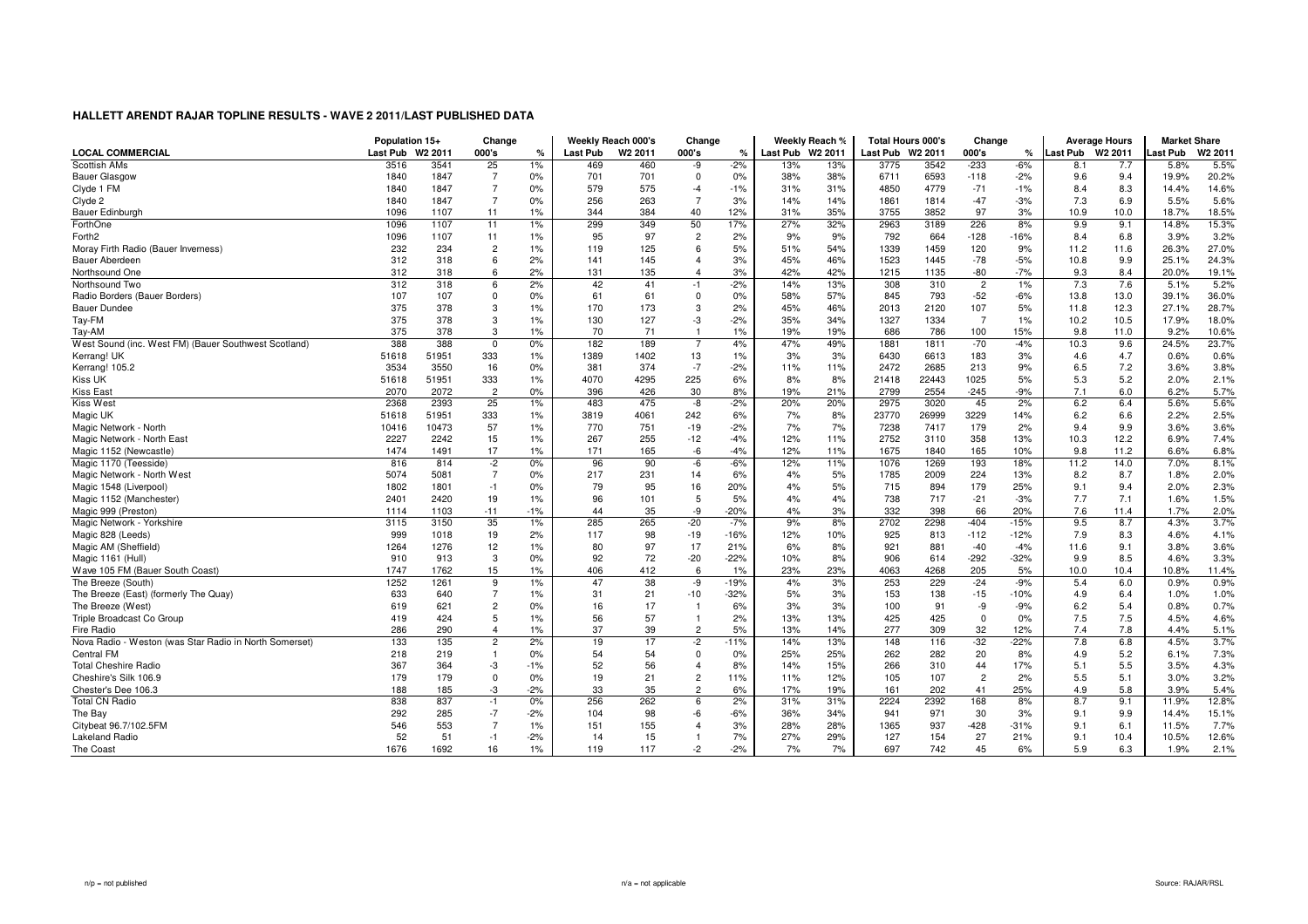|                                                            | Population 15+ |                     | Change         |               |          | Weekly Reach 000's  | Change         |        |                  | Weekly Reach % |                  | <b>Total Hours 000's</b> | Change  |               |          | <b>Average Hours</b> | <b>Market Share</b> |        |
|------------------------------------------------------------|----------------|---------------------|----------------|---------------|----------|---------------------|----------------|--------|------------------|----------------|------------------|--------------------------|---------|---------------|----------|----------------------|---------------------|--------|
| <b>LOCAL COMMERCIAL</b>                                    | Last Pub       | W <sub>2</sub> 2011 | 000's          | $\frac{1}{c}$ | Last Pub | W <sub>2</sub> 2011 | 000's          | %      | Last Pub W2 2011 |                | Last Pub W2 2011 |                          | 000's   | $\frac{9}{6}$ | ast Pub. | W2 2011              | ast Pub             | W2 201 |
| Connect FM (was Connect FM and Lite 106.8FM)               | 413            | 413                 | $\Omega$       | 0%            | 43       | 46                  | 3              | 7%     | 10%              | 11%            | 311              | 407                      | 96      | 31%           | 7.2      | 8.9                  | 3.9%                | 5.0%   |
| 3FM                                                        | 68             | 69                  |                | 1%            | 22       | 21                  | $-1$           | $-5%$  | 33%              | 31%            | 257              | 233                      | $-24$   | $-9%$         | 11.6     | 10.9                 | 16.5%               | 14.9%  |
| Total Global Radio (UK)                                    | 51618          | 51951               | 333            | 1%            | 19663    | 20003               | 340            | 2%     | 38%              | 39%            | 166759           | 172131                   | 5372    | 3%            | 8.5      | 8.6                  | 15.9%               | 16.1%  |
| Total Choice (UK)                                          | 51618          | 51951               | 333            | 1%            | 662      | 654                 | -8             | $-1%$  | $1\%$            | 1%             | 3075             | 3181                     | 106     | 3%            | 4.6      | 4.9                  | 0.3%                | 0.3%   |
| Choice FM London                                           | 10983          | 11157               | 174            | 2%            | 423      | 492                 | 69             | 16%    | 4%               | 4%             | 2167             | 2653                     | 486     | 22%           | 5.1      | 5.4                  | 1.0%                | 1.1%   |
| Classic FM                                                 | 51618          | 51951               | 333            | 1%            | 6086     | 5735                | $-351$         | -6%    | 12%              | 11%            | 40940            | 38355                    | $-2585$ | $-6%$         | 6.7      | 6.7                  | 3.9%                | 3.6%   |
| Capital Network (UK)                                       | 51618          | 51951               | 333            | 1%            | 6712     | 6875                | 163            | 2%     | 13%              | 13%            | 44043            | 45599                    | 1556    | 4%            | 6.6      | 6.6                  | 4.2%                | 4.3%   |
| Gold Network (UK)                                          | 51618          | 51951               | 333            | 1%            | 1480     | 1522                | 42             | 3%     | 3%               | 3%             | 12638            | 13062                    | 424     | 3%            | 8.5      | 8.6                  | 1.2%                | 1.2%   |
| Heart Network (UK)                                         | 51618          | 51951               | 333            | 1%            | 7435     | 7686                | 251            | 3%     | 14%              | 15%            | 51478            | 54135                    | 2657    | 5%            | 6.9      | 7.0                  | 4.9%                | 5.0%   |
| Total LBC (UK)                                             | 51618          | 51951               | 333            | 1%            | 1181     | 1147                | $-34$          | $-3%$  | 2%               | 2%             | 12613            | 12825                    | 212     | 2%            | 10.7     | 11.2                 | 1.2%                | 1.2%   |
| Total XFM (UK)                                             | 51618          | 51951               | 333            | 1%            | 936      | 1016                | 80             | 9%     | 2%               | 2%             | 4006             | 4506                     | 500     | 12%           | 4.3      | 4.4                  | 0.4%                | 0.4%   |
| Global Radio London (ILR)                                  | 10983          | 11157               | 174            | 2%            | 4830     | 4796                | $-34$          | $-1%$  | 44%              | 43%            | 46230            | 41554                    | $-4676$ | $-10%$        | 9.6      | 8.7                  | 20.8%               | 18.0%  |
| Global Radio (ILR)                                         | 41860          | 42190               | 330            | 1%            | 13889    | 13972               | 83             | 1%     | 33%              | 33%            | 117257           | 120068                   | 2811    | 2%            | 8.4      | 8.6                  | 13.9%               | 13.9%  |
| Capital Network (ILR)                                      | 29914          | 30225               | 311            | 1%            | 6196     | 6146                | $-50$          | $-1%$  | 21%              | 20%            | 41717            | 42200                    | 483     | 1%            | 6.7      | 6.9                  | 7.1%                | 7.0%   |
| Capital Birmingham (was Galaxy)                            | 2110           | 2123                | 13             | 1%            | 459      | 470                 | 11             | 2%     | 22%              | 22%            | 3138             | 3756                     | 618     | 20%           | 6.8      | 8.0                  | 8.0%                | 8.8%   |
| Capital East Midlands (was Leicester Sound RAM & Trent FM) | 1942           | 1960                | 18             | 1%            | 554      | 540                 | $-14$          | $-3%$  | 29%              | 28%            | 4340             | 4381                     | 41      | 1%            | 7.8      | 8.1                  | 10.9%               | 10.9%  |
| Capital London                                             | 10983          | 11157               | 174            | 2%            | 2179     | 2077                | $-102$         | $-5%$  | 20%              | 19%            | 13681            | 11048                    | $-2633$ | $-19%$        | 6.3      | 5.3                  | 6.1%                | 4.8%   |
| Capital Manchester (was Galaxy)                            | 2821           | 2838                | 17             | 1%            | 505      | 502                 | -3             | $-1%$  | 18%              | 18%            | 3768             | 3402                     | $-366$  | $-10%$        | 7.5      | 6.8                  | 6.8%                | 6.0%   |
| Capital North East (was Galaxy)                            | 2203           | 2218                | 15             | 1%            | 565      | 548                 | $-17$          | $-3%$  | 26%              | 25%            | 4115             | 4468                     | 353     | 9%            | 7.3      | 8.2                  | 10.5%               | 10.8%  |
| Capital Scotland (was Galaxy)                              | 2721           | 2739                | 18             | 1%            | 460      | 467                 | $\overline{7}$ | 2%     | 17%              | 17%            | 3110             | 2769                     | $-341$  | $-11%$        | 6.8      | 5.9                  | 6.2%                | 5.6%   |
| Capital South Coast (was Galaxy)                           | 1651           | 1662                | 11             | 1%            | 208      | 197                 | $-11$          | $-5%$  | 13%              | 12%            | 1363             | 1148                     | $-215$  | $-16%$        | 6.5      | 5.8                  | 4.0%                | 3.3%   |
| Capital South Wales (was Red Dragon)                       | 987            | 997                 | 10             | 1%            | 310      | 264                 | $-46$          | $-15%$ | 31%              | 26%            | 2400             | 1928                     | $-472$  | $-20%$        | 7.7      | 7.3                  | 10.9%               | 8.9%   |
| Capital Yorkshire (was Galaxy)                             | 4496           | 4532                | 36             | 1%            | 1072     | 1059                | $-13$          | $-1%$  | 24%              | 23%            | 7961             | 8296                     | 335     | 4%            | 7.4      | 7.8                  | 8.9%                | 9.2%   |
| Gold Network (ILR)                                         | 32096          | 32364               | 268            | 1%            | 1234     | 1223                | $-11$          | $-1%$  | 4%               | 4%             | 10998            | 10879                    | $-119$  | $-1%$         | 8.9      | 8.9                  | 1.7%                | 1.6%   |
| Gold Birmingham                                            | 2066           | 2078                | 12             | 1%            | 53       | 78                  | 25             | 47%    | 3%               | 4%             | 637              | 1017                     | 380     | 60%           | 12.1     | 13.0                 | 1.6%                | 2.4%   |
| Gold Cambridgeshire                                        | 836            | 838                 | $\overline{c}$ | 0%            | 35       | 39                  | $\overline{4}$ | 11%    | 4%               | 5%             | 332              | 458                      | 126     | 38%           | 9.4      | 11.8                 | 1.7%                | 2.5%   |
| <b>Gold Coventry</b>                                       | 658            | 665                 | $\overline{7}$ | 1%            | 23       | 23                  | $\mathbf 0$    | 0%     | 3%               | 3%             | 215              | 186                      | $-29$   | $-13%$        | 9.4      | 8.2                  | 1.6%                | 1.5%   |
| Gold Devon                                                 | 1037           | 1028                | -9             | $-1%$         | 40       | 31                  | -9             | $-23%$ | 4%               | 3%             | 207              | 221                      | 14      | 7%            | 5.2      | 7.1                  | 0.9%                | 0.9%   |
| Gold East Anglia                                           | 1202           | 1206                | $\overline{4}$ | 0%            | 68       | 66                  | $-2$           | $-3%$  | 6%               | 5%             | 626              | 696                      | 70      | 11%           | 9.2      | 10.6                 | 2.4%                | 2.7%   |
| <b>Gold East Midlands</b>                                  | 1942           | 1960                | 18             | 1%            | 84       | 70                  | $-14$          | $-17%$ | 4%               | 4%             | 749              | 733                      | $-16$   | $-2%$         | 8.9      | 10.4                 | 1.9%                | 1.8%   |
| Gold Essex                                                 | 1333           | 1345                | 12             | 1%            | 56       | 62                  | 6              | 11%    | 4%               | 5%             | 540              | 582                      | 42      | 8%            | 9.7      | 9.4                  | 1.8%                | 1.8%   |
| <b>Gold Four Counties</b>                                  | 1985           | 1994                | 9              | 0%            | 70       | 71                  | $\overline{1}$ | 1%     | 4%               | 4%             | 751              | 778                      | 27      | 4%            | 10.7     | 10.9                 | 2.0%                | 2.0%   |
| Gold Kent                                                  | 1175           | 1177                | $\overline{c}$ | 0%            | 52       | 55                  | 3              | 6%     | 4%               | 5%             | 651              | 643                      | -8      | $-1%$         | 12.4     | 11.7                 | 2.4%                | 2.3%   |
| Gold London                                                | 10983          | 11157               | 174            | 2%            | 317      | 389                 | 72             | 23%    | 3%               | 3%             | 2830             | 2395                     | $-435$  | $-15%$        | 8.9      | 6.1                  | 1.3%                | 1.0%   |
| <b>Gold Manchester</b>                                     | 2821           | 2838                | 17             | 1%            | 100      | 97                  | $-3$           | $-3%$  | 4%               | 3%             | 853              | 653                      | $-200$  | $-23%$        | 8.5      | 6.7                  | 1.5%                | 1.2%   |
| Gold North West & Wales                                    | 1008           | 997                 | $-11$          | $-1%$         | 21       | 23                  | $\overline{2}$ | 10%    | 2%               | 2%             | 176              | 181                      | 5       | 3%            | 8.3      | 7.9                  | 0.8%                | 0.9%   |
| <b>Gold Solent</b>                                         | 1651           | 1662                | 11             | 1%            | 77       | 82                  | 5              | 6%     | 5%               | 5%             | 624              | 595                      | $-29$   | $-5%$         | 8.1      | 7.2                  | 1.8%                | 1.7%   |
| Gold South Wales                                           | 987            | 997                 | 10             | 1%            | 55       | 60                  | 5              | 9%     | 6%               | 6%             | 492              | 553                      | 61      | 12%           | 8.9      | 9.2                  | 2.2%                | 2.5%   |
| <b>Gold Sussex</b>                                         | 1345           | 1358                | 13             | 1%            | 55       | 54                  | $-1$           | $-2%$  | 4%               | 4%             | 518              | 556                      | 38      | 7%            | 9.4      | 10.3                 | 1.7%                | 1.8%   |
| <b>Gold Thames Valley</b>                                  | 1419           | 1425                | 6              | 0%            | 50       | 36                  | $-14$          | $-28%$ | 4%               | 3%             | 313              | 230                      | $-83$   | $-27%$        | 6.2      | 6.3                  | 1.1%                | 0.8%   |
| <b>Gold West Country</b>                                   | 2147           | 2171                | 24             | 1%            | 98       | 115                 | 17             | 17%    | 5%               | 5%             | 1141             | 1198                     | 57      | 5%            | 11.7     | 10.4                 | 2.3%                | 2.4%   |
| Gold Wolverhampton                                         | 1303           | 1305                | $\overline{2}$ | 0%            | 44       | 49                  | -5             | 11%    | 3%               | 4%             | 479              | 599                      | 120     | 25%           | 11.0     | 12.2                 | 1.9%                | 2.2%   |
| Heart Network (ILR)                                        | 28558          | 28795               | 237            | 1%            | 6735     | 6984                | 249            | 4%     | 24%              | 24%            | 47958            | 50417                    | 2459    | 5%            | 7.1      | 7.2                  | 8.2%                | 8.4%   |
| <b>Heart Cambridgeshire</b>                                | 836            | 838                 | $\overline{2}$ | 0%            | 259      | 220                 | $-39$          | $-15%$ | 31%              | 26%            | 2156             | 1998                     | $-158$  | $-7%$         | 8.3      | 9.1                  | 11.4%               | 11.0%  |
| <b>Heart Devon</b>                                         | 1037           | 1028                | -9             | $-1%$         | 319      | 360                 | 41             | 13%    | 31%              | 35%            | 2477             | 2864                     | 387     | 16%           | 7.8      | 8.0                  | 10.4%               | 11.5%  |
| <b>Heart East Anglia</b>                                   | 1202           | 1206                | $\overline{4}$ | 0%            | 324      | 324                 | $\mathbf 0$    | 0%     | 27%              | 27%            | 2449             | 2177                     | $-272$  | $-11%$        | 7.6      | 6.7                  | 9.5%                | 8.4%   |
| <b>Heart East Midlands</b>                                 | 2172           | 2188                | 16             | 1%            | 30       | 37                  | $\overline{7}$ | 23%    | $1\%$            | 2%             | 134              | 157                      | 23      | 17%           | 4.5      | 4.2                  | 0.3%                | 0.4%   |
| <b>Heart Essex</b>                                         | 1333           | 1345                | 12             | 1%            | 404      | 477                 | 73             | 18%    | 30%              | 35%            | 3647             | 3430                     | $-217$  | $-6%$         | 9.0      | 7.2                  | 12.0%               | 10.7%  |
| <b>Heart Four Counties</b>                                 | 1985           | 1994                | 9              | 0%            | 508      | 497                 | $-11$          | $-2%$  | 26%              | 25%            | 3605             | 3881                     | 276     | 8%            | 7.1      | 7.8                  | 9.6%                | 10.0%  |
| <b>Heart Kent</b>                                          | 1175           | 1177                | $\overline{2}$ | 0%            | 389      | 377                 | $-12$          | $-3%$  | 33%              | 32%            | 2995             | 3557                     | 562     | 19%           | 7.7      | 9.4                  | 10.9%               | 12.8%  |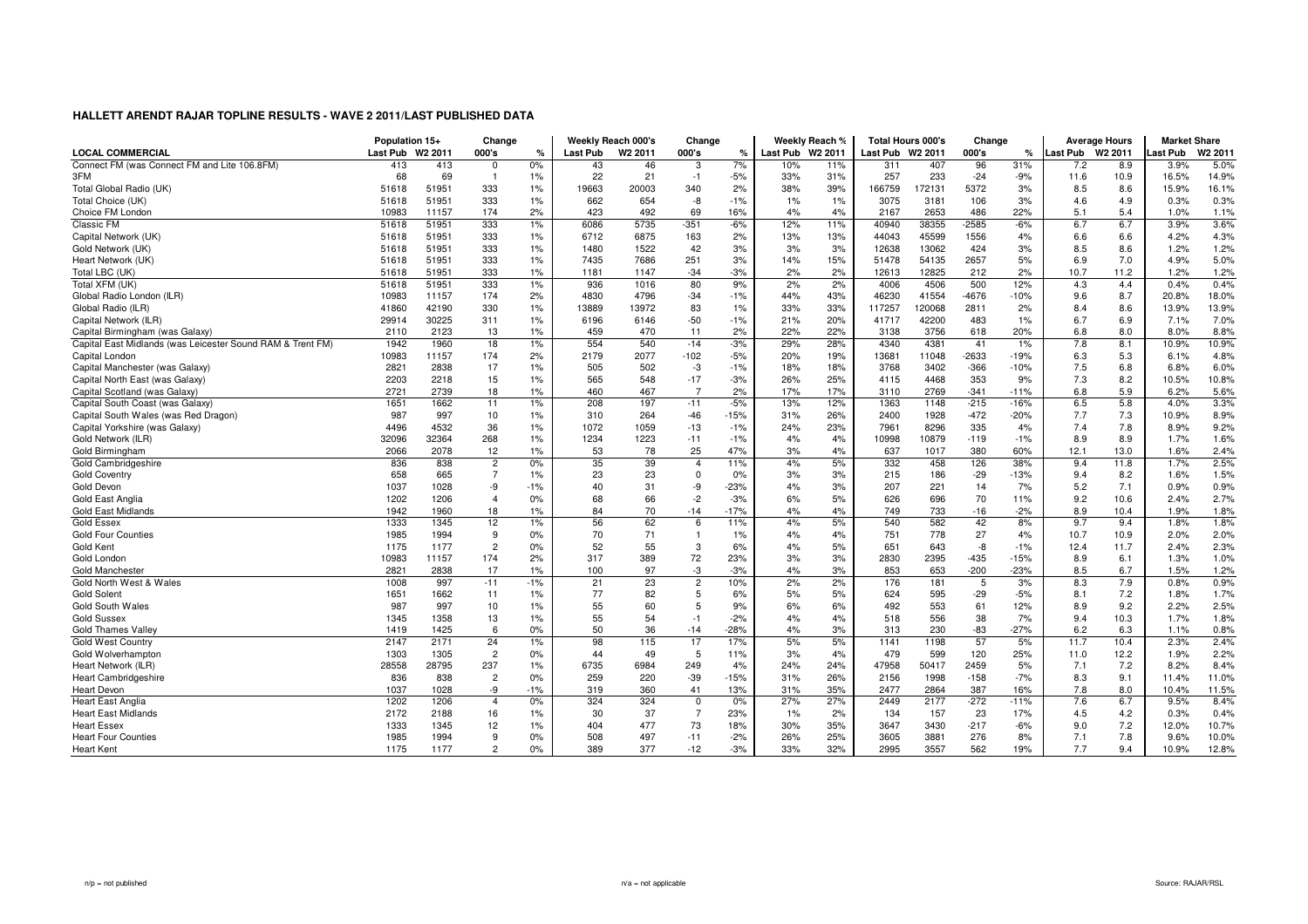|                                                    | Population 15+  |                     | Change         |       |                 | Weekly Reach 000's  | Change         |        |                  | Weekly Reach % | <b>Total Hours 000's</b> |                     | Change         |        |                 | <b>Average Hours</b> | <b>Market Share</b> |        |
|----------------------------------------------------|-----------------|---------------------|----------------|-------|-----------------|---------------------|----------------|--------|------------------|----------------|--------------------------|---------------------|----------------|--------|-----------------|----------------------|---------------------|--------|
| <b>LOCAL COMMERCIAL</b>                            | <b>Last Pub</b> | W <sub>2</sub> 2011 | 000's          | %     | <b>Last Pub</b> | W <sub>2</sub> 2011 | 000's          | ℀      | Last Pub W2 2011 |                | Last Pub                 | W <sub>2</sub> 2011 | 000's          | ℀      | <b>Last Pub</b> | W <sub>2</sub> 2011  | Last Pub            | W2 201 |
| <b>Heart London</b>                                | 10983           | 11157               | 174            | 2%    | 2107            | 1990                | $-117$         | $-6%$  | 19%              | 18%            | 10989                    | 11888               | 899            | 8%     | 5.2             | 6.0                  | 4.9%                | 5.1%   |
| Heart North West and Wales                         | 1006            | 997                 | -9             | $-1%$ | 208             | 207                 | $-1$           | 0%     | 21%              | 21%            | 1430                     | 1451                | 21             | $1\%$  | 6.9             | 7.0                  | 6.7%                | 7.1%   |
| <b>Heart Solent</b>                                | 1651            | 1662                | 11             | 1%    | 289             | 293                 | $\overline{4}$ | 1%     | 18%              | 18%            | 1748                     | 1865                | 117            | 7%     | 6.0             | 6.4                  | 5.1%                | 5.4%   |
| <b>Heart Sussex</b>                                | 1345            | 1358                | 13             | 1%    | 394             | 386                 | -8             | $-2%$  | 29%              | 28%            | 2993                     | 3077                | 84             | 3%     | 7.6             | 8.0                  | 9.8%                | 9.9%   |
| <b>Heart Thames Valley</b>                         | 1419            | 1425                | 6              | 0%    | 383             | 433                 | 50             | 13%    | 27%              | 30%            | 3024                     | 2828                | $-196$         | $-6%$  | 7.9             | 6.5                  | 10.9%               | 9.7%   |
| <b>Heart West Country</b>                          | 2147            | 2171                | 24             | 1%    | 670             | 704                 | 34             | 5%     | 31%              | 32%            | 5772                     | 5959                | 187            | 3%     | 8.6             | 8.5                  | 11.9%               | 12.1%  |
| <b>Heart West Midlands</b>                         | 3568            | 3584                | 16             | 0%    | 822             | 869                 | 47             | 6%     | 23%              | 24%            | 5501                     | 6007                | 506            | 9%     | 6.7             | 6.9                  | 8.0%                | 8.4%   |
| LBC (ILR)                                          | 10983           | 11157               | 174            | 2%    | 1107            | 995                 | $-112$         | $-10%$ | 10%              | 9%             | 13739                    | 10500               | $-3239$        | $-24%$ | 12.4            | 10.6                 | 6.2%                | 4.5%   |
| LBC 97.3                                           | 10983           | 11157               | 174            | 2%    | 935             | 861                 | $-74$          | $-8%$  | 9%               | 8%             | 11326                    | 7770                | $-3556$        | $-31%$ | 12.1            | 9.0                  | 5.1%                | 3.4%   |
| LBC News 1152                                      | 10983           | 11157               | 174            | 2%    | 447             | 401                 | $-46$          | $-10%$ | 4%               | 4%             | 2413                     | 2730                | 317            | 13%    | 5.4             | 6.8                  | 1.1%                | 1.2%   |
| $XFM$ (ILR)                                        | 13805           | 13994               | 189            | 1%    | 690             | 766                 | 76             | 11%    | 5%               | 5%             | 3161                     | 3478                | 317            | 10%    | 4.6             | 4.5                  | 1.2%                | 1.2%   |
| <b>XFM London</b>                                  | 10983           | 11157               | 174            | 2%    | 604             | 671                 | 67             | 11%    | 6%               | 6%             | 2824                     | 3069                | 245            | 9%     | 4.7             | 4.6                  | 1.3%                | 1.3%   |
| <b>XFM Manchester</b>                              | 2821            | 2838                | 17             | 1%    | 135             | 151                 | 16             | 12%    | 5%               | 5%             | 540                      | 713                 | 173            | 32%    | 4.0             | 4.7                  | 1.0%                | 1.3%   |
| <b>Total GMG Radio</b>                             | 51618           | 51951               | 333            | 1%    | 5349            | 5547                | 198            | 4%     | 10%              | 11%            | 46500                    | 47195               | 695            | 1%     | 8.7             | 8.5                  | 4.4%                | 4.4%   |
| <b>GMG Radio North West Total</b>                  | 5263            | 5272                | 9              | 0%    | 1284            | 1337                | 53             | 4%     | 24%              | 25%            | 12041                    | 12158               | 117            | 1%     | 9.4             | 9.1                  | 11.9%               | 11.6%  |
| <b>GMG Radio North West Regional</b>               | 5224            | 5236                | 12             | 0%    | 1171            | 1226                | 55             | 5%     | 22%              | 23%            | 10869                    | 10896               | 27             | 0%     | 9.3             | 8.9                  | 10.8%               | 10.5%  |
| <b>GMG Radio North East</b>                        | 2227            | 2242                | 15             | 1%    | 630             | 650                 | 20             | 3%     | 28%              | 29%            | 5404                     | 5384                | $-20$          | 0%     | 8.6             | 8.3                  | 13.6%               | 12.9%  |
| <b>GMG Radio Scotland</b>                          | 2885            | 2902                | 17             | 1%    | 860             | 843                 | $-17$          | $-2%$  | 30%              | 29%            | 8389                     | 7902                | $-487$         | $-6%$  | 9.8             | 9.4                  | 15.9%               | 15.1%  |
| <b>Total Real Radio</b>                            | 51618           | 51951               | 333            | 1%    | 2479            | 2563                | 84             | 3%     | 5%               | 5%             | 21778                    | 21251               | $-527$         | $-2%$  | 8.8             | 8.3                  | 2.1%                | 2.0%   |
| Real Radio ILR Network                             | 14783           | 15461               | 678            | 5%    | 2267            | 2347                | 80             | 4%     | 15%              | 15%            | 20635                    | 19935               | $-700$         | $-3%$  | 9.1             | 8.5                  | 7.3%                | 6.6%   |
| Real Radio North East - (was Century Radio)        | 2227            | 2242                | 15             | 1%    | 347             | 369                 | 22             | 6%     | 16%              | 16%            | 2637                     | 2628                | -9             | 0%     | 7.6             | 7.1                  | 6.6%                | 6.3%   |
| Real Radio North West - (was Century Radio)        | 5224            | 5236                | 12             | 0%    | 472             | 501                 | 29             | 6%     | 9%               | 10%            | 4164                     | 4007                | $-157$         | $-4%$  | 8.8             | 8.0                  | 4.1%                | 3.9%   |
| Real Radio Scotland                                | 2697            | 2716                | 19             | 1%    | 654             | 646                 | -8             | $-1%$  | 24%              | 24%            | 5998                     | 5632                | $-366$         | $-6%$  | 9.2             | 8.7                  | 12.2%               | 11.6%  |
| <b>Real Radio Wales</b>                            | n/p             | 2524                | n/a            | n/a   | n/p             | 471                 | n/a            | n/a    | n/p              | 19%            | n/p                      | 4255                | n/a            | n/a    | n/p             | 9.0                  | n/p                 | 7.8%   |
| Real Radio Wales (North)                           | n/p             | 688                 | n/a            | n/a   | n/p             | 37                  | n/a            | n/a    | n/p              | 5%             | n/p                      | 246                 | n/a            | n/a    | n/p             | 6.7                  | n/p                 | 1.7%   |
| Real Radio Wales (South)                           | 1793            | 1836                | 43             | 2%    | 461             | 434                 | $-27$          | $-6%$  | 26%              | 24%            | 4456                     | 4009                | $-447$         | $-10%$ | 9.7             | 9.2                  | 11.0%               | 9.9%   |
| Real Radio Yorkshire                               | 2842            | 2877                | 35             | 1%    | 334             | 360                 | 26             | 8%     | 12%              | 13%            | 3380                     | 3413                | 33             | $1\%$  | 10.1            | 9.5                  | 6.2%                | 6.1%   |
| 96.3 Rock Radio                                    | 814             | 819                 | 5              | 1%    | 69              | 67                  | $-2$           | $-3%$  | 8%               | 8%             | 515                      | 380                 | $-135$         | $-26%$ | 7.5             | 5.7                  | 3.5%                | 2.6%   |
| 106.1 Rock Radio                                   | 2262            | 2280                | 18             | 1%    | 143             | 150                 | $\overline{7}$ | 5%     | 6%               | 7%             | 1172                     | 1262                | 90             | 8%     | 8.2             | 8.4                  | 2.7%                | 2.8%   |
| Smooth Radio UK                                    | 51618           | 51951               | 333            | 1%    | 3084            | 3210                | 126            | 4%     | 6%               | 6%             | 23035                    | 24301               | 1266           | 5%     | 7.5             | 7.6                  | 2.2%                | 2.3%   |
| Smooth Radio ILR Network                           | 26010           | 26249               | 239            | 1%    | 2682            | 2789                | 107            | 4%     | 10%              | 11%            | 20580                    | 21731               | 1151           | 6%     | 7.7             | 7.8                  | 4.1%                | 4.2%   |
| Smooth Radio Midlands                              | 5689            | 5721                | 32             | 1%    | 669             | 756                 | 87             | 13%    | 12%              | 13%            | 5940                     | 6813                | 873            | 15%    | 8.9             | 9.0                  | 5.3%                | 5.9%   |
| Smooth Radio East Midlands                         | 2162            | 2178                | 16             | 1%    | 324             | 346                 | 22             | 7%     | 15%              | 16%            | 2469                     | 2747                | 278            | 11%    | 7.6             | 7.9                  | 5.7%                | 6.2%   |
| Smooth Radio West Midlands                         | 3568            | 3584                | 16             | 0%    | 349             | 416                 | 67             | 19%    | 10%              | 12%            | 3529                     | 4122                | 593            | 17%    | 10.1            | 9.9                  | 5.1%                | 5.7%   |
| Smooth Radio Glasgow                               | 1886            | 1894                | -8             | 0%    | 261             | 249                 | $-12$          | $-5%$  | 14%              | 13%            | 1876                     | 1890                | 14             | 1%     | 7.2             | 7.6                  | 5.4%                | 5.6%   |
| Smooth Radio London                                | 10983           | 11157               | 174            | 2%    | 643             | 486                 | $-157$         | $-24%$ | 6%               | 4%             | 4114                     | 2746                | $-1368$        | $-33%$ | 6.4             | 5.6                  | 1.8%                | 1.2%   |
| Smooth Radio North East                            | 2227            | 2242                | 15             | 1%    | 374             | 374                 | $\mathbf 0$    | 0%     | 17%              | 17%            | 2768                     | 2756                | $-12$          | 0%     | 7.4             | 7.4                  | 7.0%                | 6.6%   |
| Smooth Radio North West                            | 5224            | 5236                | 12             | 0%    | 825             | 860                 | 35             | 4%     | 16%              | 16%            | 6705                     | 6889                | 184            | 3%     | 8.1             | 8.0                  | 6.7%                | 6.7%   |
| <b>IOW Radio</b>                                   | 121             | 120                 | $-1$           | $-1%$ | 37              | 37                  | $\mathbf 0$    | 0%     | 31%              | 31%            | 546                      | 454                 | $-92$          | $-17%$ | 14.6            | 12.2                 | 15.6%               | 13.7%  |
| <b>JACKfm Oxfordshire</b>                          | 505             | 499                 | $-6$           | $-1%$ | 75              | 92                  | 17             | 23%    | 15%              | 19%            | 398                      | 544                 | 146            | 37%    | 5.3             | 5.9                  | 4.4%                | 5.4%   |
| Glide FM 1079 (was Oxford's FM107.9)               | 493             | 488                 | $-5$           | $-1%$ | 20              | 24                  | $\overline{4}$ | 20%    | 4%               | 5%             | 72                       | 103                 | 31             | 43%    | 3.5             | 4.4                  | 0.8%                | 1.1%   |
| 106 JACKfm (Oxford)                                | 505             | 499                 | -6             | $-1%$ | 61              | 76                  | 15             | 25%    | 12%              | 15%            | 326                      | 441                 | 115            | 35%    | 5.4             | 5.8                  | 3.6%                | 4.4%   |
| 106 JACKfm/Star Radio (Bristol)                    | 596             | 615                 | 19             | 3%    | 105             | 118                 | 13             | 12%    | 18%              | 19%            | 657                      | 801                 | 144            | 22%    | 6.3             | 6.8                  | 4.9%                | 5.7%   |
| 106 JACKfm (Bristol) (was Original 106)            | 596             | 614                 | 18             | 3%    | 102             | 114                 | 12             | 12%    | 17%              | 19%            | 569                      | 623                 | 54             | 9%     | 5.6             | 5.5                  | 4.2%                | 4.5%   |
| The Breeze (South West) (was Star Radio (Bristol)) | 462             | 478                 | 16             | 3%    | 33              | 31                  | $-2$           | -6%    | 7%               | 7%             | 180                      | 184                 | $\overline{4}$ | 2%     | 5.5             | 5.8                  | 1.7%                | 1.7%   |
| Kingdom FM                                         | 286             | 287                 |                | 0%    | 76              | 81                  | 5              | 7%     | 27%              | 28%            | 550                      | 594                 | 44             | 8%     | 7.2             | 7.4                  | 10.6%               | 11.2%  |
| kmfm Group                                         | 1029            | 1032                | 3              | 0%    | 184             | 168                 | $-16$          | $-9%$  | 18%              | 16%            | 1471                     | 1333                | $-138$         | $-9%$  | 8.0             | 7.9                  | 6.0%                | 5.3%   |
| kmfm East                                          | 506             | 504                 | $-2$           | 0%    | 106             | 101                 | $-5$           | $-5%$  | 21%              | 20%            | 892                      | 802                 | $-90$          | $-10%$ | 8.5             | 7.9                  | 7.3%                | 6.7%   |
| kmfm West                                          | 523             | 527                 | $\overline{4}$ | 1%    | 79              | 67                  | $-12$          | $-15%$ | 15%              | 13%            | 579                      | 531                 | $-48$          | $-8%$  | 7.4             | 8.0                  | 4.7%                | 4.1%   |
| Lincs FM Group                                     | 2700            | 2691                | -9             | 0%    | 656             | 668                 | 12             | 2%     | 24%              | 25%            | 6552                     | 6949                | 397            | 6%     | 10.0            | 10.4                 | 11.4%               | 12.3%  |
|                                                    |                 |                     |                |       |                 |                     |                |        |                  |                |                          |                     |                |        |                 |                      |                     |        |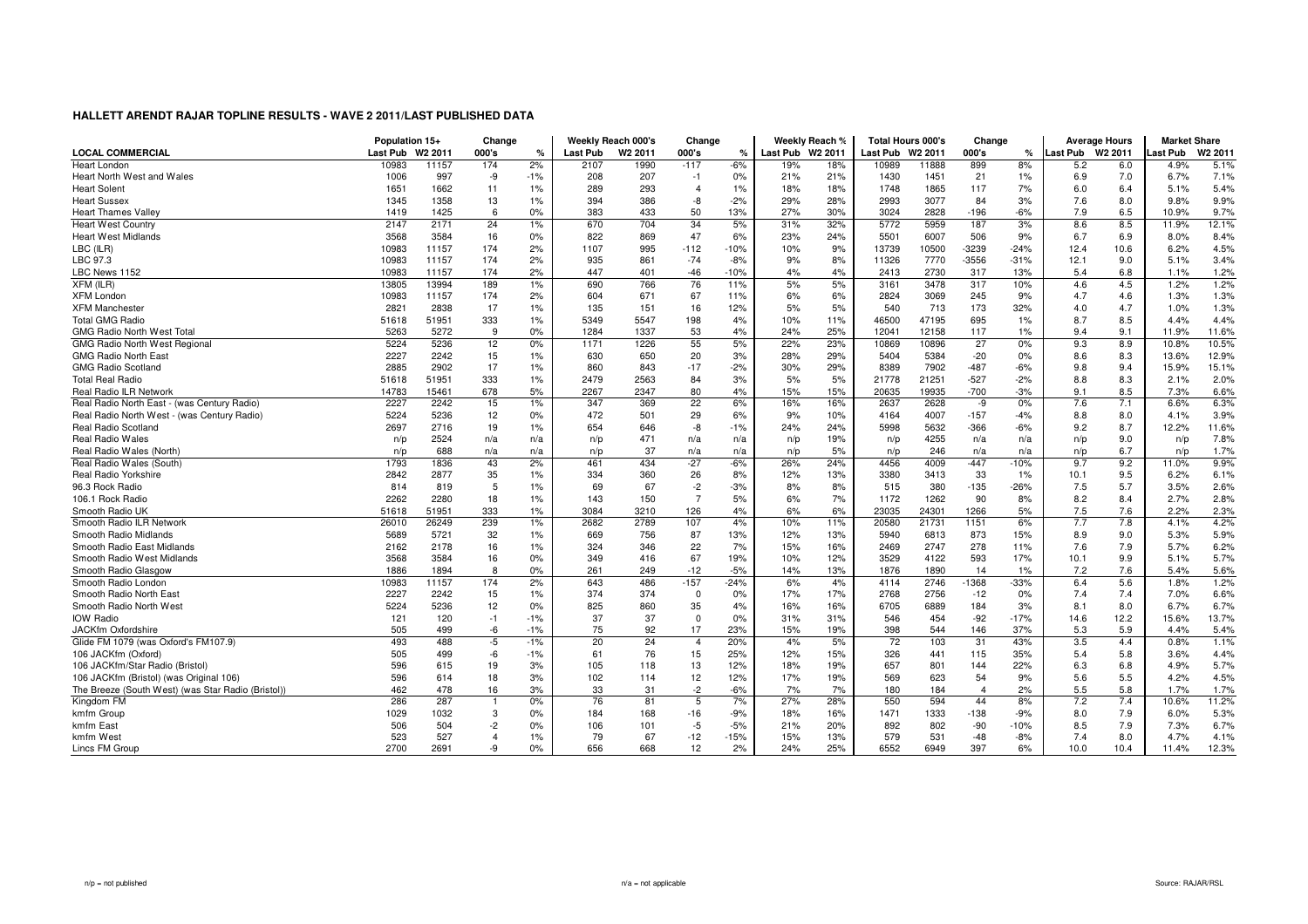|                                                | Population 15+   |       | Change         |       | Weekly Reach 000's |                     | Change         |        |                  | Weekly Reach % | <b>Total Hours 000's</b> |       | Change         |               | <b>Average Hours</b> |                     | <b>Market Share</b> |                    |
|------------------------------------------------|------------------|-------|----------------|-------|--------------------|---------------------|----------------|--------|------------------|----------------|--------------------------|-------|----------------|---------------|----------------------|---------------------|---------------------|--------------------|
| <b>LOCAL COMMERCIAL</b>                        | Last Pub W2 2011 |       | 000's          | %     | <b>Last Pub</b>    | W <sub>2</sub> 2011 | 000's          | ℀      | Last Pub W2 2011 |                | Last Pub W2 2011         |       | 000's          | $\frac{9}{6}$ | <b>Last Pub</b>      | W <sub>2</sub> 2011 | Last Pub            | W <sub>2</sub> 201 |
| Lincs FM 102.2                                 | 910              | 902   | -8             | $-1%$ | 342                | 354                 | 12             | 4%     | 38%              | 39%            | 4127                     | 4146  | 19             | $0\%$         | 12.1                 | 11.7                | 20.6%               | 20.4%              |
| Oak FM                                         | 315              | 311   | $-4$           | $-1%$ | 36                 | 29                  | $-7$           | $-19%$ | 11%              | 9%             | 237                      | 247   | 10             | 4%            | 6.6                  | 8.5                 | 3.8%                | 4.1%               |
| Lincs FM Group Yorkshire                       | 1492             | 1494  | $\overline{c}$ | 0%    | 285                | 307                 | 22             | 8%     | 19%              | 21%            | 2432                     | 2781  | 349            | 14%           | 8.5                  | 9.1                 | 8.0%                | 8.9%               |
| Dearne FM                                      | 229              | 229   | $\Omega$       | 0%    | 53                 | 59                  | 6              | 11%    | 23%              | 26%            | 501                      | 636   | 135            | 27%           | 9.4                  | 10.8                | 11.4%               | 13.5%              |
| <b>KCFM 99.8</b>                               | 446              | 451   | 5              | 1%    | 63                 | 67                  | $\overline{4}$ | 6%     | 14%              | 15%            | 564                      | 616   | 52             | 9%            | 8.9                  | 9.2                 | 5.8%                | 6.1%               |
| <b>Ridings FM</b>                              | 294              | 297   | 3              | $1\%$ | 39                 | 50                  | 11             | 28%    | 13%              | 17%            | 286                      | 387   | 101            | 35%           | 7.3                  | 7.8                 | 4.9%                | 6.2%               |
| Rother FM                                      | 206              | 206   | $\overline{0}$ | $0\%$ | 34                 | 36                  | $\overline{c}$ | 6%     | 17%              | 18%            | 258                      | 295   | 37             | 14%           | 7.6                  | 8.1                 | 6.3%                | 7.0%               |
| Trax FM                                        | 365              | 362   | -3             | $-1%$ | 95                 | 95                  | $\mathbf 0$    | 0%     | 26%              | 26%            | 822                      | 847   | 25             | 3%            | 8.7                  | 8.9                 | 10.8%               | 11.6%              |
| The Local Radio Company Group Total            | 1985             | 1981  | $-4$           | 0%    | 532                | 519                 | $-13$          | $-2%$  | 27%              | 26%            | 4501                     | 4436  | $-65$          | $-1%$         | 8.5                  | 8.5                 | 11.2%               | 11.0%              |
| 2BR                                            | 195              | 189   | $-6$           | $-3%$ | 59                 | 52                  | $-7$           | $-12%$ | 30%              | 28%            | 518                      | 452   | $-66$          | $-13%$        | 8.8                  | 8.6                 | 14.2%               | 13.2%              |
| Minster FM                                     | 305              | 309   | $\overline{4}$ | 1%    | 86                 | 83                  | -3             | $-3%$  | 28%              | 27%            | 549                      | 601   | 52             | 9%            | 6.4                  | 7.3                 | 8.8%                | 9.7%               |
| Mix 96                                         | 123              | 120   | -3             | $-2%$ | 42                 | 42                  | $\mathbf 0$    | 0%     | 34%              | 35%            | 299                      | 330   | 31             | 10%           | 7.1                  | 7.8                 | 11.6%               | 12.7%              |
| Spire FM                                       | 113              | 115   | $\overline{c}$ | 2%    | 44                 | 46                  | $\overline{c}$ | 5%     | 39%              | 40%            | 430                      | 459   | 29             | 7%            | 9.7                  | 10.0                | 15.8%               | 15.7%              |
| Spirit FM                                      | 211              | 216   | 5              | 2%    | 57                 | 51                  | -6             | $-11%$ | 27%              | 24%            | 550                      | 478   | $-72$          | $-13%$        | 9.6                  | 9.3                 | 11.8%               | 9.8%               |
| <b>Star North East</b>                         | 380              | 378   | $-2$           | $-1%$ | 42                 | 43                  | $\mathbf{1}$   | 2%     | 11%              | 11%            | 367                      | 345   | $-22$          | $-6%$         | 8.8                  | 8.0                 | 5.1%                | 4.8%               |
| Star NE - North (was Durham FM)                | 211              | 210   | -1             | 0%    | 19                 | 20                  |                | 5%     | 9%               | 10%            | 147                      | 154   | $\overline{7}$ | 5%            | 7.6                  | 7.6                 | 4.0%                | 4.2%               |
| Star NE - South (was Alpha 103.2)              | 169              | 168   | $-1$           | $-1%$ | 22                 | 23                  | $\overline{1}$ | 5%     | 13%              | 14%            | 220                      | 191   | $-29$          | $-13%$        | 9.9                  | 8.3                 | 6.2%                | 5.5%               |
| 97.2 Stray FM                                  | 148              | 145   | -3             | $-2%$ | 51                 | 46                  | $-5$           | $-10%$ | 34%              | 32%            | 361                      | 293   | $-68$          | $-19%$        | 7.1                  | 6.3                 | 12.8%               | 10.7%              |
| Sun FM                                         | 271              | 273   | $\overline{c}$ | 1%    | 70                 | 75                  | 5              | 7%     | 26%              | 27%            | 650                      | 743   | 93             | 14%           | 9.3                  | 9.9                 | 13.7%               | 15.0%              |
| Wessex FM                                      | 122              | 119   | -3             | $-2%$ | 43                 | 41                  | $-2$           | $-5%$  | 35%              | 35%            | 412                      | 426   | 14             | 3%            | 9.7                  | 10.3                | 15.4%               | 15.2%              |
| Yorkshire Coast Radio                          | 117              | 118   |                | 1%    | 40                 | 39                  | $-1$           | $-3%$  | 34%              | 33%            | 365                      | 310   | $-55$          | $-15%$        | 9.1                  | 8.0                 | 13.9%               | 12.0%              |
| Radio Mansfield 103.2                          | 156              | 154   | $-2$           | $-1%$ | 37                 | 37                  | $\mathbf 0$    | 0%     | 24%              | 24%            | 361                      | 374   | 13             | 4%            | 9.7                  | 10.0                | 11.6%               | 11.8%              |
| Manx Radio                                     | 68               | 69    | $\overline{1}$ | 1%    | 37                 | 35                  | $-2$           | $-5%$  | 55%              | 50%            | 457                      | 424   | $-33$          | $-7%$         | 12.3                 | 12.2                | 29.3%               | 27.1%              |
| Midwest Radio                                  | 197              | 192   | $-5$           | $-3%$ | 40                 | 41                  | $\overline{1}$ | 3%     | 20%              | 21%            | 500                      | 420   | $-80$          | $-16%$        | 12.6                 | 10.3                | 10.9%               | 9.7%               |
| Northern Media Group                           | 573              | 576   | 3              | 1%    | 139                | 144                 | 5              | 4%     | 24%              | 25%            | 967                      | 1019  | 52             | 5%            | 6.9                  | 7.1                 | 8.6%                | 9.2%               |
| Five FM                                        | 83               | 84    |                | $1\%$ | 23                 | 25                  | $\overline{2}$ | 9%     | 28%              | 30%            | 205                      | 197   | -8             | $-4%$         | 8.8                  | 7.8                 | 12.3%               | 11.7%              |
| Q102.9FM/Q97.2FM/Q101.2FM                      | 297              | 298   |                | 0%    | 86                 | 90                  | $\overline{4}$ | 5%     | 29%              | 30%            | 604                      | 690   | 86             | 14%           | 7.0                  | 7.6                 | 10.3%               | 12.0%              |
| Seven FM                                       | 146              | 146   | $\Omega$       | 0%    | 17                 | 18                  | $\overline{1}$ | 6%     | 12%              | 12%            | 79                       | 58    | $-21$          | $-27%$        | 4.5                  | 3.2                 | 2.8%                | 2.1%               |
| Six FM                                         | 93               | 93    | $\mathbf 0$    | 0%    | 13                 | 12                  | $-1$           | $-8%$  | 14%              | 12%            | 80                       | 74    | $-6$           | $-8%$         | 6.0                  | 6.3                 | 4.5%                | 4.1%               |
| Original 106 (Aberdeen)                        | 312              | 318   | 6              | 2%    | 45                 | 44                  | $-1$           | $-2%$  | 14%              | 14%            | 279                      | 243   | $-36$          | $-13%$        | 6.2                  | 5.5                 | 4.6%                | 4.1%               |
| <b>Total Orion Midlands</b>                    | 5867             | 5900  | 33             | 1%    | 1398               | 1410                | 12             | 1%     | 24%              | 24%            | 10365                    | 10273 | $-92$          | $-1%$         | 7.4                  | 7.3                 | 8.9%                | 8.6%               |
| Orion Midlands FM                              | 5867             | 5900  | 33             | 1%    | 1326               | 1317                | -9             | $-1%$  | 23%              | 22%            | 9219                     | 8851  | $-368$         | $-4%$         | 7.0                  | 6.7                 | 7.9%                | 7.4%               |
| Gem 106                                        | 2171             | 2187  | 16             | 1%    | 470                | 457                 | $-13$          | $-3%$  | 22%              | 21%            | 3642                     | 3685  | 43             | 1%            | 7.7                  | 8.1                 | 8.2%                | 8.3%               |
| Orion West Midlands                            | 3788             | 3802  | 14             | 0%    | 935                | 956                 | 21             | 2%     | 25%              | 25%            | 6723                     | 6588  | $-135$         | $-2%$         | 7.2                  | 6.9                 | 9.1%                | 8.6%               |
| Orion West Midlands FM                         | 3788             | 3802  | 14             | 0%    | 862                | 864                 | $\overline{2}$ | 0%     | 23%              | 23%            | 5577                     | 5166  | $-411$         | $-7%$         | 6.5                  | 6.0                 | 7.6%                | 6.7%               |
| Beacon Radio                                   | 1303             | 1305  | $\overline{2}$ | 0%    | 240                | 232                 | -8             | $-3%$  | 18%              | 18%            | 1683                     | 1382  | $-301$         | $-18%$        | 7.0                  | 6.0                 | 6.7%                | 5.0%               |
| 96.4 BRMB                                      | 2066             | 2078  | 12             | 1%    | 404                | 416                 | 12             | 3%     | 20%              | 20%            | 1968                     | 2182  | 214            | 11%           | 4.9                  | 5.2                 | 5.1%                | 5.2%               |
| Mercia                                         | 658              | 665   | $\overline{7}$ | 1%    | 139                | 144                 | 5              | 4%     | 21%              | 22%            | 1273                     | 1036  | $-237$         | $-19%$        | 9.1                  | 7.2                 | 9.6%                | 8.2%               |
| Wyvern FM                                      | 498              | 496   | $-2$           | 0%    | 113                | 114                 | $\overline{1}$ | 1%     | 23%              | 23%            | 769                      | 703   | $-66$          | $-9%$         | 6.8                  | 6.2                 | 7.8%                | 7.2%               |
| Gold Birmingham                                | 2066             | 2078  | 12             | 1%    | 53                 | 78                  | 25             | 47%    | 3%               | 4%             | 637                      | 1017  | 380            | 60%           | 12.1                 | 13.0                | 1.6%                | 2.4%               |
| <b>Gold Coventry</b>                           | 658              | 665   | $\overline{7}$ | 1%    | 23                 | 23                  | $\mathbf 0$    | 0%     | 3%               | 3%             | 215                      | 186   | $-29$          | $-13%$        | 9.4                  | 8.2                 | 1.6%                | 1.5%               |
| Gold Wolverhampton                             | 1303             | 1305  | $\overline{c}$ | 0%    | 44                 | 49                  | 5              | 11%    | 3%               | 4%             | 479                      | 599   | 120            | 25%           | 11.0                 | 12.2                | 1.9%                | 2.2%               |
| Premier Christian Radio                        | 10983            | 11157 | 174            | 2%    | 135                | 235                 | 100            | 74%    | 1%               | 2%             | 808                      | 2339  | 1531           | 189%          | 6.0                  | 9.9                 | 0.4%                | 1.0%               |
| Reading 107 FM                                 | 227              | 236   | 9              | 4%    | 26                 | 26                  | $\mathbf{0}$   | 0%     | 11%              | 11%            | 174                      | 200   | 26             | 15%           | 6.7                  | 7.8                 | 4.7%                | 5.1%               |
| 96.2 The Revolution                            | 510              | 513   | 3              | 1%    | 35                 | 52                  | 17             | 49%    | 7%               | 10%            | 380                      | 538   | 158            | 42%           | 10.8                 | 10.4                | 3.9%                | 5.4%               |
| Southend & Chelmsford Radio                    | 483              | 485   | $\overline{c}$ | 0%    | 51                 | 47                  | $-4$           | $-8%$  | 11%              | 10%            | 329                      | 285   | $-44$          | $-13%$        | 6.4                  | 6.1                 | 2.9%                | 2.5%               |
| Southwest Local Radio Group (Palm & Exeter FM) | 533              | 522   | $-11$          | $-2%$ | 65                 | 67                  | $\overline{2}$ | 3%     | 12%              | 13%            | 480                      | 482   | $\overline{c}$ | 0%            | 7.4                  | 7.2                 | 4.0%                | 4.1%               |
| <b>Exeter FM</b>                               | 305              | 296   | -9             | -3%   | 27                 | 30                  | 3              | 11%    | 9%               | 10%            | 158                      | 192   | 34             | 22%           | 5.9                  | 6.5                 | 2.2%                | 2.9%               |
| Palm FM                                        | 228              | 226   | $-2$           | $-1%$ | 38                 | 37                  | $-1$           | $-3%$  | 17%              | 17%            | 322                      | 290   | $-32$          | $-10%$        | 8.4                  | 7.8                 | 6.7%                | 5.8%               |
| 107.5 Sovereign Radio                          | 151              | 151   | $\mathbf 0$    | 0%    | 26                 | 22                  | $-4$           | $-15%$ | 17%              | 15%            | 177                      | 143   | $-34$          | $-19%$        | 6.8                  | 6.4                 | 4.9%                | 3.9%               |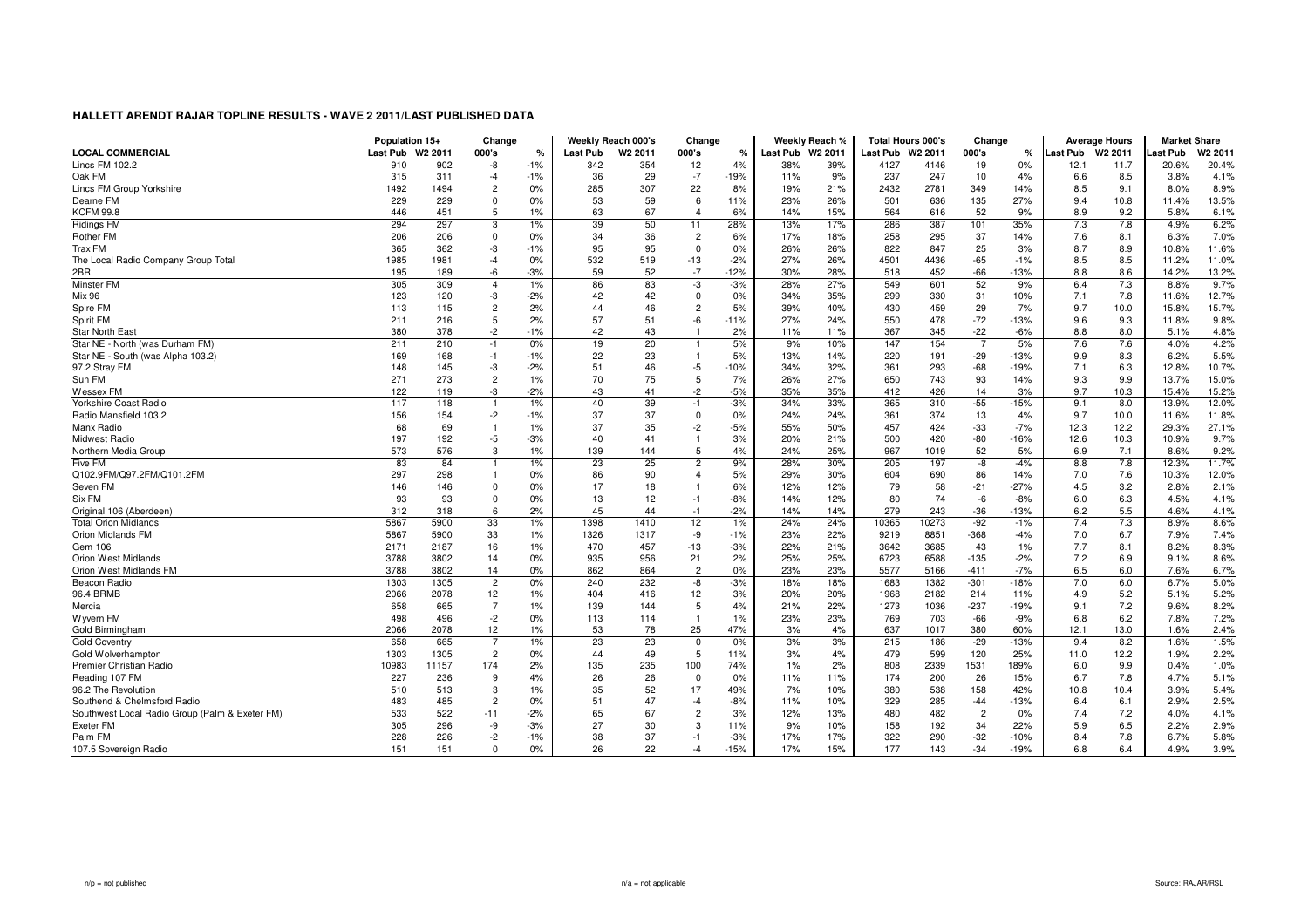|                                                      | Population 15+ |                     | Change         |               | Weekly Reach 000's |                     | Change         |               |                  | Weekly Reach % | <b>Total Hours 000's</b> |       | Change         |               | <b>Average Hours</b> |                     | <b>Market Share</b> |                     |
|------------------------------------------------------|----------------|---------------------|----------------|---------------|--------------------|---------------------|----------------|---------------|------------------|----------------|--------------------------|-------|----------------|---------------|----------------------|---------------------|---------------------|---------------------|
| <b>LOCAL COMMERCIAL</b>                              | Last Pub       | W <sub>2</sub> 2011 | 000's          | $\frac{1}{c}$ | Last Pub           | W <sub>2</sub> 2011 | 000's          | $\frac{9}{6}$ | Last Pub W2 2011 |                | Last Pub W2 2011         |       | 000's          | $\frac{9}{6}$ | <b>Last Pub</b>      | W <sub>2</sub> 2011 | Last Pub            | W2 201 <sup>-</sup> |
| The Sunrise Group                                    | 51618          | 51951               | 333            | 1%            | 562                | 620                 | 58             | 10%           | 1%               | 1%             | 4836                     | 5303  | 467            | 10%           | 8.6                  | 8.6                 | 0.5%                | 0.5%                |
| Buzz Asia 963 & 972AM                                | 10984          | 11156               | 172            | 2%            | 111                | 96                  | $-15$          | $-14%$        | 1%               | 1%             | 468                      | 410   | $-58$          | $-12%$        | 4.2                  | 4.3                 | 0.2%                | 0.2%                |
| Kismat Radio 1035 (Greater London)                   | 10983          | 11157               | 174            | 2%            | 108                | 182                 | 74             | 69%           | 1%               | 2%             | 734                      | 1335  | 601            | 82%           | 6.8                  | 7.3                 | 0.3%                | 0.6%                |
| Sunrise Radio (Greater London)                       | 10983          | 11157               | 174            | 2%            | 336                | 417                 | 81             | 24%           | 3%               | 4%             | 2431                     | 3393  | 962            | 40%           | 7.2                  | 8.1                 | 1.1%                | 1.5%                |
| Sunrise Radio National                               | 51618          | 51951               | 333            | 1%            | 469                | 586                 | 117            | 25%           | 1%               | 1%             | 3490                     | 4279  | 789            | 23%           | 7.4                  | 7.3                 | 0.3%                | 0.4%                |
| Time FM 106.6                                        | 284            | 294                 | 10             | 4%            | 21                 | 20                  | $-1$           | $-5%$         | 7%               | 7%             | 206                      | 181   | $-25$          | $-12%$        | 9.9                  | 9.1                 | 3.7%                | 2.9%                |
| <b>Tindle Radio Group</b>                            | 1364           | 1377                | 13             | 1%            | 342                | 358                 | 16             | 5%            | 25%              | 26%            | 3482                     | 3591  | 109            | 3%            | 10.2                 | 10.0                | 11.6%               | 11.9%               |
| Kestrel FM (North and South)                         | 231            | 232                 | -1             | 0%            | 50                 | 50                  | $\mathbf 0$    | 0%            | 22%              | 22%            | 422                      | 407   | $-15$          | $-4%$         | 8.4                  | 8.2                 | 8.0%                | 7.9%                |
| KESTREL FM - was Delta Radio                         | 94             | 95                  | $\overline{1}$ | 1%            | 18                 | 16                  | $-2$           | $-11%$        | 19%              | 17%            | 123                      | 125   | $\overline{c}$ | 2%            | 7.0                  | 7.7                 | 6.8%                | 6.7%                |
| <b>Kestrel FM</b>                                    | 137            | 137                 | $\mathbf 0$    | 0%            | 32                 | 34                  | $\overline{2}$ | 6%            | 24%              | 25%            | 299                      | 282   | $-17$          | $-6%$         | 9.2                  | 8.4                 | 8.6%                | 8.6%                |
| Tindle Radio Anglia                                  | 1005           | 1015                | 10             | 1%            | 223                | 237                 | 14             | 6%            | 22%              | 23%            | 2270                     | 2349  | 79             | 3%            | 10.2                 | 9.9                 | 10.3%               | 10.5%               |
| THE BEACH                                            | 185            | 187                 | $\overline{2}$ | 1%            | 57                 | 57                  | $\mathbf 0$    | 0%            | 31%              | 30%            | 529                      | 588   | 59             | 11%           | 9.3                  | 10.4                | 14.3%               | 15.6%               |
| Dream 100                                            | 144            | 144                 | $\Omega$       | 0%            | 49                 | 51                  | $\overline{2}$ | 4%            | 34%              | 36%            | 756                      | 677   | $-79$          | $-10%$        | 15.5                 | 13.2                | 20.8%               | 18.9%               |
| North Norfolk Radio                                  | 92             | 92                  | $\Omega$       | 0%            | 22                 | 22                  | $\mathbf 0$    | 0%            | 24%              | 24%            | 248                      | 278   | 30             | 12%           | 11.2                 | 12.6                | 11.3%               | 11.8%               |
| Radio NORWICH 99.9                                   | 329            | 334                 | 5              | 2%            | 51                 | 51                  | $\mathbf{0}$   | 0%            | 16%              | 15%            | 322                      | 323   | $\mathbf{1}$   | 0%            | 6.3                  | 6.3                 | 4.5%                | 4.5%                |
| Town 102 FM                                          | 279            | 282                 | 3              | 1%            | 44                 | 56                  | 12             | 27%           | 16%              | 20%            | 415                      | 483   | 68             | 16%           | 9.3                  | 8.6                 | 6.9%                | 7.9%                |
| Channel 103 FM                                       | 76             | 77                  | $\overline{1}$ | 1%            | 42                 | 44                  | $\overline{2}$ | 5%            | 55%              | 57%            | 453                      | 500   | 47             | 10%           | 10.8                 | 11.4                | 28.6%               | 30.6%               |
| Island FM 104.7                                      | 52             | 53                  |                | 2%            | 27                 | 27                  | $\Omega$       | 0%            | 52%              | 51%            | 337                      | 335   | $-2$           | $-1%$         | 12.6                 | 12.4                | 34.3%               | 33.2%               |
| <b>Total Touch Radio Network</b>                     | 981            | 986                 | 5              | 1%            | 138                | 143                 | 5              | 4%            | 14%              | 14%            | 1055                     | 1200  | 145            | 14%           | 7.6                  | 8.4                 | 5.4%                | 5.9%                |
| 107.6 Banbury Sound                                  | 83             | 83                  | $\Omega$       | 0%            | 15                 | 15                  | $\pmb{0}$      | 0%            | 18%              | 18%            | 144                      | 131   | $-13$          | -9%           | 9.3                  | 8.5                 | 8.3%                | 7.6%                |
| Rugby FM                                             | 71             | 73                  | $\overline{2}$ | 3%            | 20                 | 21                  | $\mathbf{1}$   | 5%            | 28%              | 28%            | 206                      | 235   | 29             | 14%           | 10.3                 | 11.4                | 13.8%               | 14.5%               |
| <b>Touchradio Staffs</b>                             | 250            | 249                 | $-1$           | 0%            | 28                 | 30                  | $\overline{c}$ | 7%            | 11%              | 12%            | 232                      | 293   | 61             | 26%           | 8.3                  | 9.6                 | 4.6%                | 5.6%                |
| 96.2FM Touchradio - Coventry                         | 287            | 291                 | $\overline{4}$ | 1%            | 31                 | 27                  | $-4$           | $-13%$        | 11%              | 9%             | 179                      | 173   | -6             | $-3%$         | 5.8                  | 6.4                 | 3.3%                | 3.2%                |
| 102FM Touchradio - Warks, Worcs, Cotswolds           | 289            | 291                 | $\overline{c}$ | 1%            | 38                 | 43                  | 5              | 13%           | 13%              | 15%            | 254                      | 305   | 51             | 20%           | 6.7                  | 7.1                 | 4.2%                | 4.9%                |
| 107.3 Touchradio - Warwick                           | 133            | 136                 | 3              | 2%            | 8                  | 10                  | $\overline{2}$ | 25%           | 6%               | 7%             | 41                       | 64    | 23             | 56%           | 5.0                  | 6.5                 | 1.6%                | 2.5%                |
| Total Town and Country Broadcasting                  | 51618          | 51951               | 333            | 1%            | 488                | 507                 | 19             | 4%            | 1%               | 1%             | 2728                     | 2803  | 75             | 3%            | 5.6                  | 5.5                 | 0.3%                | 0.3%                |
| <b>NME Radio</b>                                     | 51618          | 51951               | 333            | 1%            | 190                | 225                 | 35             | 18%           | $*$ %            | $*_{\%}$       | 471                      | 634   | 163            | 35%           | 2.5                  | 2.8                 | $*$ %               | 0.1%                |
| Town and Country Broadcasting (South and West Wales) | 1585           | 1680                | 95             | 6%            | 270                | 281                 | 11             | 4%            | 17%              | 17%            | 1996                     | 2166  | 170            | 9%            | 7.4                  | 7.7                 | 5.9%                | 5.9%                |
| 102.1 Bay Radio                                      | 457            | 458                 | -1             | 0%            | 42                 | 43                  | $\overline{1}$ | 2%            | 9%               | 9%             | 229                      | 221   | -8             | $-3%$         | 5.4                  | 5.1                 | 2.4%                | 2.2%                |
| 106.3 Bridge FM                                      | 124            | 123                 | $-1$           | $-1%$         | 40                 | 39                  | $-1$           | $-3%$         | 32%              | 31%            | 292                      | 309   | 17             | 6%            | 7.3                  | 8.0                 | 10.7%               | 11.0%               |
| 97.1 Radio Carmarthenshire                           | 127            | 129                 | $\overline{2}$ | 2%            | 39                 | 40                  | $\overline{1}$ | 3%            | 30%              | 31%            | 308                      | 338   | 30             | 10%           | 7.9                  | 8.5                 | 11.6%               | 12.5%               |
| Radio Ceredigion                                     | n/p            | 82                  | n/a            | n/a           | n/p                | 9                   | n/a            | n/a           | n/p              | 11%            | n/p                      | 50    | n/a            | n/a           | n/p                  | 5.6                 | n/p                 | 2.9%                |
| <b>Nation Radio</b>                                  | 1410           | 1422                | 12             | 1%            | 99                 | 116                 | 17             | 17%           | 7%               | 8%             | 417                      | 614   | 197            | 47%           | 4.2                  | 5.3                 | 1.3%                | 2.0%                |
| 102.5 Radio Pembrokeshire                            | 94             | 96                  | $\overline{c}$ | 2%            | 41                 | 41                  | $\mathbf 0$    | 0%            | 44%              | 43%            | 483                      | 506   | 23             | 5%            | 11.7                 | 12.2                | 22.3%               | 22.1%               |
| <b>Total UKRD</b>                                    | 1630           | 1625                | $-5$           | 0%            | 417                | 402                 | $-15$          | $-4%$         | 26%              | 25%            | 3696                     | 3912  | 216            | 6%            | 8.9                  | 9.7                 | 10.4%               | 10.7%               |
| 107 The Bee                                          | 184            | 181                 | -3             | $-2%$         | 23                 | 21                  | $-2$           | $-9%$         | 13%              | 12%            | 259                      | 232   | $-27$          | $-10%$        | 11.1                 | 11.1                | 8.6%                | 8.1%                |
| Pirate FM                                            | 482            | 478                 | $-4$           | $-1%$         | 151                | 149                 | $-2$           | $-1%$         | 31%              | 31%            | 1629                     | 1668  | 39             | 2%            | 10.8                 | 11.2                | 14.4%               | 15.0%               |
| The County Sound Radio Network                       | 542            | 545                 | 3              | 1%            | 147                | 144                 | -3             | $-2%$         | 27%              | 26%            | 1122                     | 1083  | $-39$          | $-3%$         | 7.6                  | 7.5                 | 9.5%                | 9.1%                |
| County Sound 1566                                    | 542            | 545                 | 3              | 1%            | -9                 | 13                  | $\overline{4}$ | 44%           | 2%               | 2%             | 49                       | 95    | 46             | 94%           | 5.5                  | 7.5                 | 0.4%                | 0.8%                |
| 96.4 Eagle Radio                                     | 542            | 545                 | 3              | 1%            | 143                | 137                 | -6             | $-4%$         | 26%              | 25%            | 1073                     | 989   | $-84$          | $-8%$         | 7.5                  | 7.2                 | 9.0%                | 8.3%                |
| <b>Total UKRD East</b>                               | 421            | 420                 | $-1$           | 0%            | 87                 | 77                  | $-10$          | $-11%$        | 21%              | 18%            | 686                      | 831   | 145            | 21%           | 7.9                  | 10.7                | 6.9%                | 8.4%                |
| <b>KL.FM 96.7</b>                                    | 151            | 149                 | $-2$           | $-1%$         | 46                 | 46                  | $\overline{0}$ | 0%            | 31%              | 31%            | 386                      | 410   | 24             | 6%            | 8.3                  | 8.9                 | 11.6%               | 12.2%               |
| Star Radio in Cambridge                              | 269            | 271                 | $\overline{2}$ | 1%            | 32                 | 32                  | $\mathbf{0}$   | 0%            | 12%              | 12%            | 245                      | 311   | 66             | 27%           | 7.8                  | 9.7                 | 3.9%                | 4.8%                |
| UTV Radio (inc. talkSPORT)                           | 51618          | 51951               | 333            | 1%            | 4406               | 4521                | 115            | 3%            | 9%               | 9%             | 35141                    | 34218 | $-923$         | $-3%$         | 8.0                  | 7.6                 | 3.3%                | 3.2%                |
| UTV Radio (excl. talkSPORT)                          | 6097           | 6116                | 19             | 0%            | 1431               | 1499                | 68             | 5%            | 23%              | 25%            | 12330                    | 12954 | 624            | 5%            | 8.6                  | 8.6                 | 10.0%               | 10.0%               |
| 107.6 Juice FM                                       | 955            | 960                 | 5              | 1%            | 175                | 193                 | 18             | 10%           | 18%              | 20%            | 1191                     | 1496  | 305            | 26%           | 6.8                  | 7.7                 | 6.3%                | 7.1%                |
| Peak 107 FM                                          | 414            | 417                 | 3              | 1%            | 91                 | 84                  | $-7$           | $-8%$         | 22%              | 20%            | 895                      | 781   | $-114$         | $-13%$        | 9.8                  | 9.3                 | 11.2%               | 9.0%                |
| The Pulse/Pulse 2                                    | 854            | 860                 | 6              | 1%            | 189                | 192                 | 3              | 2%            | 22%              | 22%            | 1557                     | 1456  | $-101$         | $-6%$         | 8.2                  | 7.6                 | 9.7%                | 8.7%                |
| The Pulse                                            | 854            | 860                 | 6              | 1%            | 176                | 177                 | $\overline{1}$ | 1%            | 21%              | 21%            | 1215                     | 1118  | $-97$          | $-8%$         | 6.9                  | 6.3                 | 7.6%                | 6.7%                |
| Pulse 2                                              | 854            | 860                 | 6              | 1%            | 53                 | 65                  | 12             | 23%           | 6%               | 8%             | 342                      | 338   | $-4$           | $-1%$         | 6.4                  | 5.2                 | 2.1%                | 2.0%                |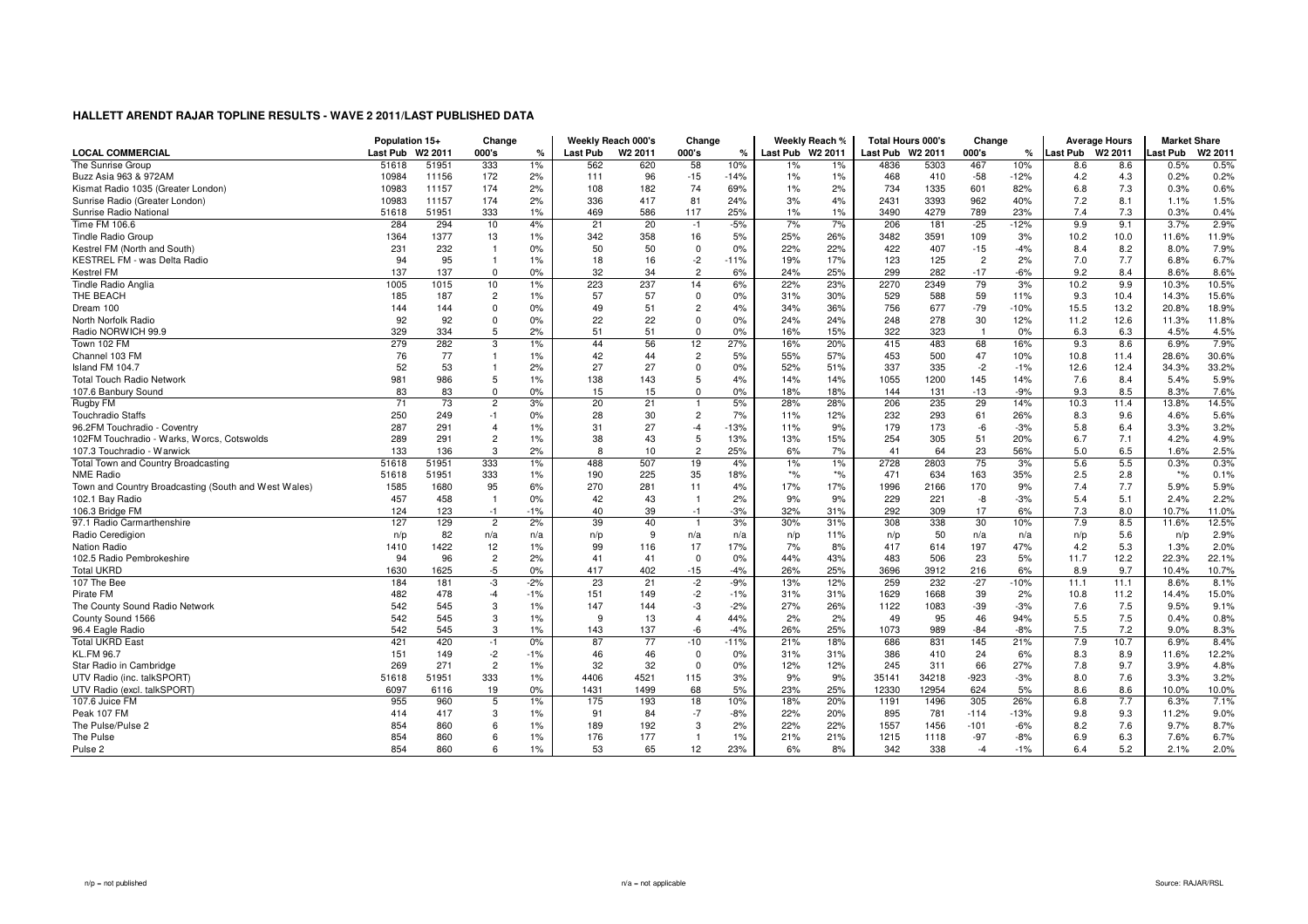|                                      | Population 15+  |                     | Change |       |          | Weekly Reach 000's  | Change |       |                 | Weekly Reach %      |          | Total Hours 000's | Change |        |          | <b>Average Hours</b> | <b>Market Share</b> |         |
|--------------------------------------|-----------------|---------------------|--------|-------|----------|---------------------|--------|-------|-----------------|---------------------|----------|-------------------|--------|--------|----------|----------------------|---------------------|---------|
| <b>LOCAL COMMERCIAL</b>              | <b>Last Pub</b> | W <sub>2</sub> 2011 | 000's  |       | Last Pub | W <sub>2</sub> 2011 | 000's  |       | <b>Last Pub</b> | W <sub>2</sub> 2011 | Last Pub | W2 2011           | 000's  |        | Last Pub | W <sub>2</sub> 2011  | Last Pub            | W2 2011 |
| Signal One & Signal Two              | 774             | 772                 |        | $0\%$ | 294      | 284                 | $-10$  | $-3%$ | 38%             | 37%                 | 3054     | 3072              | 18     | 1%     | 10.4     | 10.8                 | 17.8%               | 18.7%   |
| Signal One                           | 774             | 772                 |        | 0%    | 272      | 258                 | $-14$  | $-5%$ | 35%             | 33%                 | 2501     | 2371              | $-130$ |        | 9.2      | 9.2                  | 14.6%               | 14.4%   |
| Signal Two                           | 774             | 772                 |        | 0%    | 69       | 76                  |        | 10%   | 9%              | 10%                 | 553      | 701               | 148    | 27%    | 8.1      | 9.2                  | 3.2%                | 4.3%    |
| Total Swansea Sound/96.4 FM The Wave | 457             | 458                 |        | 0%    | 170      | 183                 | 13     | 8%    | 37%             | 40%                 | 1514     | 1836              | 322    | 21%    | 8.9      | 10.1                 | 15.7%               | 18.2%   |
| 96.4 FM The Wave                     | 457             | 458                 |        | 0%    | 128      | 145                 |        | 13%   | 28%             | 32%                 | 847      | 1104              | 257    | 30%    | 6.6      |                      | 8.8%                | 10.9%   |
| Swansea Sound - 1170 MW              | 457             | 458                 |        | 0%    | 68       |                     |        | 3%    | 15%             | 15%                 | 667      | 732               | 65     | 10%    | 9.8      | 10.5                 | 6.9%                | 7.2%    |
| U105                                 | 859             | 868                 |        | 1%    | 193      | 234                 | 41     | 21%   | 22%             | 27%                 | 1577     | 2057              | 480    | 30%    | 8.2      | 8.8                  | 8.6%                | 10.7%   |
| Radio Wave 96.5 FM                   | 241             | 236                 | ר:-    | $-2%$ | 80       | 80                  |        | 0%    | 33%             | 34%                 | 857      | 792               | $-65$  | $-8%$  | 10.6     | 10.0                 | 17.3%               | 16.8%   |
| 102.4 Wish/107.2 Wire/107.4 Tower FM | 1114            | 1113                |        | 0%    | 183      | 184                 |        | 1%    | 16%             | 17%                 | 1340     | 1332              | -8     | $-1%$  | 7.3      | 7.2                  | 6.1%                | 6.1%    |
| 107.4 Tower FM                       | 430             | 431                 |        | 0%    | 53       | 50                  | -31    | $-6%$ | 12%             | 12%                 | 392      | 384               | -8     | $-2%$  | 7.4      |                      | 4.8%                | 4.9%    |
| 107.2 Wire FM                        | 278             | 277                 |        | 0%    | 56       | 64                  |        | 14%   | 20%             | 23%                 | 382      | 452               | 70     | 18%    | 6.8      |                      | 6.4%                | 7.2%    |
| 102.4 Wish FM                        | 467             | 465                 |        | 0%    | 77       | 73                  |        | $-5%$ | 16%             | 16%                 | 566      | 496               | $-70$  | $-12%$ | 7.4      | 6.8                  | 6.3%                | 5.5%    |
| 107.7 The Wolf                       | 431             | 435                 |        | $1\%$ | 40       |                     |        | 8%    | 9%              | 10%                 | 257      | 266               |        | 4%     | 6.4      | 6.2                  | 3.2%                | 3.0%    |
| Wave 102 FM                          | 153             | 155                 |        | $1\%$ | 32       |                     | -2     | $-6%$ | 21%             | 20%                 | 217      | 252               | 35     | 16%    | 6.8      | 8.3                  | 7.8%                | 8.8%    |
| Yorkshire Radio                      | 4478            | 4516                | 38     | 1%    | 74       |                     |        | 3%    | 2%              |                     | 270      | 406               | 136    | 50%    | 3.6      | 5.4                  | 0.3%                | 0.5%    |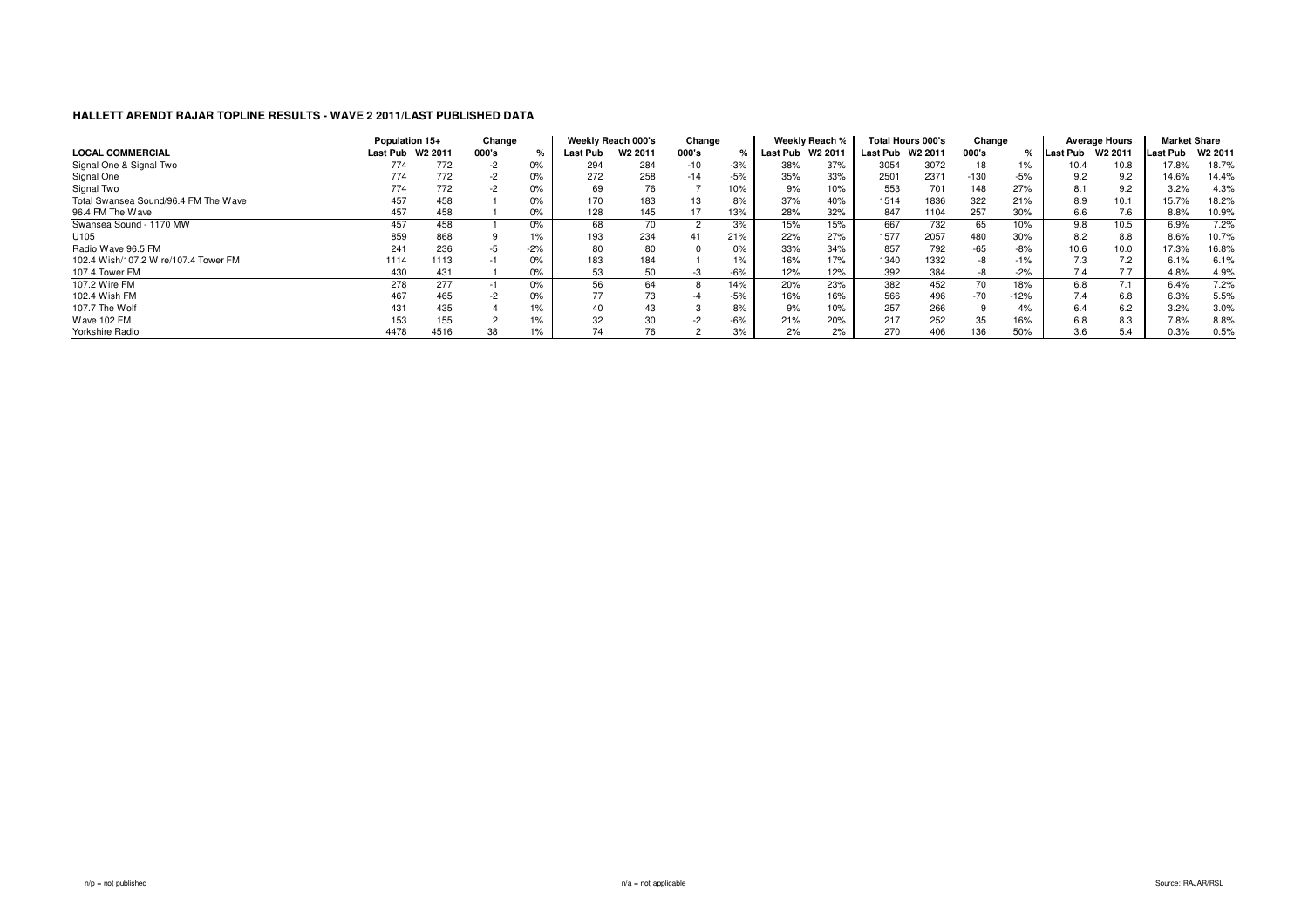|                                      | Population 15+   |       | Change         |       |                 | Weekly Reach 000's  | Change          |        |                  | Weekly Reach % |                  | <b>Total Hours 000's</b> | Change |        |                  | <b>Average Hours</b> | <b>Market Share</b> |                    |
|--------------------------------------|------------------|-------|----------------|-------|-----------------|---------------------|-----------------|--------|------------------|----------------|------------------|--------------------------|--------|--------|------------------|----------------------|---------------------|--------------------|
| <b>LOCAL COMMERCIAL</b>              | Last Pub W2 2011 |       | 000's          | %     | <b>Last Pub</b> | W <sub>2</sub> 2011 | 000's           | $\%$   | Last Pub W2 2011 |                | Last Pub W2 2011 |                          | 000's  | ℀      | Last Pub W2 2011 |                      | ast Pub             | W <sub>2</sub> 201 |
| <b>BBC Local Radio</b>               | 41663            | 41956 | 293            | 1%    | 7726            | 7224                | $-502$          | $-6%$  | 19%              | 17%            | 70440            | 70499                    | 59     | 0%     | 9.1              | 9.8                  | 8.2%                | 8.1%               |
| <b>BBC Radio Berkshire</b>           | 796              | 815   | 19             | 2%    | 109             | 125                 | 16              | 15%    | 14%              | 15%            | 811              | 1111                     | 300    | 37%    | 7.4              | 8.9                  | 5.0%                | 6.6%               |
| <b>BBC Radio Bristol</b>             | 893              | 912   | 19             | 2%    | 192             | 186                 | $-6$            | $-3%$  | 21%              | 20%            | 1690             | 1348                     | $-342$ | $-20%$ | 8.8              | 7.2                  | 8.1%                | 6.3%               |
| <b>BBC Radio Cambridgeshire</b>      | 710              | 713   | 3              | 0%    | 141             | 119                 | $-22$           | $-16%$ | 20%              | 17%            | 1466             | 1273                     | $-193$ | $-13%$ | 10.4             | 10.7                 | 9.3%                | 8.4%               |
| <b>BBC Radio Cornwall</b>            | 459              | 454   | $-5$           | $-1%$ | 141             | 142                 | $\overline{1}$  | 1%     | 31%              | 31%            | 1933             | 1700                     | $-233$ | $-12%$ | 13.7             | 12.0                 | 18.7%               | 15.0%              |
| <b>BBC Coventry and Warwickshire</b> | 666              | 673   |                | 1%    | 81              | 77                  | $-4$            | $-5%$  | 12%              | 11%            | 553              | 541                      | $-12$  | $-2%$  | 6.9              | 7.0                  | 4.2%                | 4.2%               |
| <b>BBC Radio Cumbria</b>             | 407              | 404   | -3             | $-1%$ | 156             | 147                 | -9              | $-6%$  | 38%              | 36%            | 1566             | 1536                     | $-30$  | $-2%$  | 10.0             | 10.4                 | 16.4%               | 16.1%              |
| <b>BBC Radio Derby</b>               | 633              | 636   | 3              | 0%    | 188             | 157                 | $-31$           | $-16%$ | 30%              | 25%            | 1617             | 1605                     | $-12$  | $-1%$  | 8.6              | 10.2                 | 12.8%               | 12.5%              |
| <b>BBC Radio Devon</b>               | 983              | 975   | -8             | $-1%$ | 245             | 262                 | 17              | 7%     | 25%              | 27%            | 2646             | 2678                     | 32     | 1%     | 10.8             | 10.2                 | 11.8%               | 11.4%              |
| <b>BBC Essex</b>                     | 1282             | 1291  | 9              | 1%    | 279             | 294                 | 15              | 5%     | 22%              | 23%            | 3147             | 2968                     | $-179$ | $-6%$  | 11.3             | 10.1                 | 10.5%               | 9.8%               |
| <b>BBC Radio Gloucestershire</b>     | 482              | 488   | 6              | 1%    | 89              | 95                  | 6               | 7%     | 18%              | 20%            | 865              | 931                      | 66     | 8%     | 9.7              | 9.8                  | 8.4%                | 8.8%               |
| <b>BBC Hereford &amp; Worcester</b>  | 494              | 492   | $-2$           | 0%    | 120             | 129                 | 9               | 8%     | 24%              | 26%            | 918              | 1143                     | 225    | 25%    | 7.6              | 8.9                  | 9.4%                | 12.0%              |
| <b>BBC Radio Humberside</b>          | 768              | 772   | $\Delta$       | 1%    | 214             | 184                 | $-30$           | $-14%$ | 28%              | 24%            | 2288             | 1879                     | $-409$ | $-18%$ | 10.7             | 10.2                 | 13.5%               | 11.6%              |
| <b>BBC Radio Kent</b>                | 1390             | 1394  |                | 0%    | 268             | 244                 | $-24$           | $-9%$  | 19%              | 18%            | 2750             | 3295                     | 545    | 20%    | 10.3             | 13.5                 | 8.5%                | 9.9%               |
| <b>BBC Radio Lancashire</b>          | 1184             | 1170  | $-14$          | $-1%$ | 250             | 229                 | $-21$           | $-8%$  | 21%              | 20%            | 1904             | 1825                     | $-79$  | $-4%$  | 7.6              | 8.0                  | 9.0%                | 8.6%               |
| <b>BBC Radio Leeds</b>               | 1634             | 1656  | 22             | 1%    | 270             | 234                 | $-36$           | $-13%$ | 16%              | 14%            | 1827             | 1723                     | $-104$ | $-6%$  | 6.8              | 7.4                  | 5.8%                | 5.4%               |
| <b>BBC Radio Leicester</b>           | 805              | 812   | $\overline{7}$ | 1%    | 166             | 163                 | -3              | $-2%$  | 21%              | 20%            | 1523             | 1307                     | $-216$ | $-14%$ | 9.2              | 8.0                  | 9.2%                | 7.7%               |
| <b>BBC Radio Lincolnshire</b>        | 541              | 534   | $-7$           | $-1%$ | 116             | 111                 | $-5$            | $-4%$  | 21%              | 21%            | 1477             | 1505                     | 28     | 2%     | 12.7             | 13.6                 | 12.6%               | 12.2%              |
| BBC London 94.9                      | 10983            | 11157 | 174            | 2%    | 557             | 554                 | -3              | $-1%$  | 5%               | 5%             | 3790             | 3254                     | $-536$ | $-14%$ | 6.8              | 5.9                  | 1.7%                | 1.4%               |
| <b>BBC Radio Manchester</b>          | 2129             | 2146  | 17             | 1%    | 203             | 165                 | $-38$           | $-19%$ | 10%              | 8%             | 1456             | 1268                     | $-188$ | $-13%$ | 7.2              | 7.7                  | 3.6%                | 3.0%               |
| <b>BBC Radio Merseyside</b>          | 1616             | 1618  | $\overline{c}$ | 0%    | 323             | 338                 | 15              | 5%     | 20%              | 21%            | 5046             | 5457                     | 411    | 8%     | 15.6             | 16.2                 | 15.6%               | 15.7%              |
| <b>BBC Radio Newcastle</b>           | 1419             | 1437  | 18             | 1%    | 302             | 296                 | $-6$            | $-2%$  | 21%              | 21%            | 2368             | 2337                     | $-31$  | $-1%$  | 7.8              | 7.9                  | 9.7%                | 8.9%               |
| <b>BBC Radio Norfolk</b>             | 769              | 771   | $\overline{c}$ | 0%    | 226             | 235                 | 9               | 4%     | 29%              | 30%            | 2202             | 2399                     | 197    | 9%     | 9.8              | 10.2                 | 13.4%               | 14.1%              |
| <b>BBC Radio Northampton</b>         | 481              | 480   | $-1$           | 0%    | 109             | 107                 | $-2$            | $-2%$  | 23%              | 22%            | 1077             | 1033                     | $-44$  | $-4%$  | 9.9              | 9.6                  | 11.5%               | 10.5%              |
| <b>BBC Radio Nottingham</b>          | 789              | 797   | 8              | 1%    | 222             | 209                 | $-13$           | $-6%$  | 28%              | 26%            | 1772             | 1632                     | $-140$ | $-8%$  | 8.0              | 7.8                  | 10.8%               | 10.2%              |
| BBC Oxford 95.2FM                    | 518              | 514   | $-4$           | $-1%$ | 60              | 77                  | $\overline{17}$ | 28%    | 12%              | 15%            | 496              | 631                      | 135    | 27%    | 8.2              | 8.2                  | 5.3%                | 6.1%               |
| <b>BBC Radio Sheffield</b>           | 1261             | 1273  | 12             | 1%    | 260             | 242                 | $-18$           | $-7%$  | 21%              | 19%            | 2031             | 2017                     | $-14$  | $-1%$  | 7.8              | 8.3                  | 8.4%                | 8.1%               |
| <b>BBC Radio Shropshire</b>          | 379              | 377   | $-2$           | $-1%$ | 110             | 115                 | 5               | 5%     | 29%              | 31%            | 1069             | 1091                     | 22     | 2%     | 9.7              | 9.5                  | 12.8%               | 12.9%              |
| <b>BBC Radio Solent</b>              | 1545             | 1560  | 15             | 1%    | 271             | 292                 | 21              | 8%     | 18%              | 19%            | 3080             | 2849                     | $-231$ | $-8%$  | 11.4             | 9.8                  | 9.4%                | 8.7%               |
| <b>BBC Solent for Dorset</b>         | 172              | 166   | $-6$           | $-3%$ | 20              | 21                  | $\overline{1}$  | 5%     | 12%              | 13%            | 163              | 195                      | 32     | 20%    | 8.0              | 9.3                  | 4.6%                | 5.4%               |
| <b>BBC</b> Somerset                  | 441              | 436   | $-5$           | $-1%$ | 82              | 78                  | $-4$            | $-5%$  | 18%              | 18%            | 659              | 621                      | $-38$  | $-6%$  | 8.1              | 8.0                  | 6.5%                | 6.1%               |
| <b>BBC Radio Stoke</b>               | 598              | 597   | $-1$           | 0%    | 183             | 206                 | 23              | 13%    | 31%              | 34%            | 1530             | 2025                     | 495    | 32%    | 8.4              | 9.8                  | 11.7%               | 15.7%              |
| <b>BBC Radio Suffolk</b>             | 534              | 535   |                | 0%    | 143             | 147                 | $\overline{4}$  | 3%     | 27%              | 28%            | 1756             | 1643                     | $-113$ | $-6%$  | 12.3             | 11.2                 | 15.2%               | 14.7%              |
| BBC Sussex and BBC Surrey            | 2459             | 2478  | 19             | 1%    | 300             | 285                 | $-15$           | $-5%$  | 12%              | 11%            | 2754             | 3040                     | 286    | 10%    | 9.2              | 10.7                 | 5.0%                | 5.5%               |
| <b>BBC Tees</b>                      | 789              | 787   | $-2$           | 0%    | 153             | 136                 | $-17$           | $-11%$ | 19%              | 17%            | 1177             | 1112                     | $-65$  | $-6%$  | 7.7              | 8.2                  | 7.9%                | 7.3%               |
| <b>BBC Three Counties Radio</b>      | 1285             | 1295  | 10             | 1%    | 183             | 189                 | 6               | 3%     | 14%              | 15%            | 1152             | 1055                     | $-97$  | $-8%$  | 6.3              | 5.6                  | 4.6%                | 4.3%               |
| BBC WM (Birmingham & Black Country)  | 2254             | 2268  | 14             | 1%    | 210             | 219                 | 9               | 4%     | 9%               | 10%            | 1733             | 1748                     | 15     | 1%     | 8.3              | 8.0                  | 4.1%                | 3.8%               |
| <b>BBC Radio Wiltshire/Swindon</b>   | 542              | 547   | 5              | 1%    | 90              | 95                  | 5               | 6%     | 17%              | 17%            | 590              | 667                      | 77     | 13%    | 6.5              | 7.1                  | 4.7%                | 5.4%               |
| <b>BBC Radio York</b>                | 535              | 533   | $-2$           | 0%    | 92              | 96                  | $\overline{4}$  | 4%     | 17%              | 18%            | 845              | 927                      | 82     | 10%    | 9.2              | 9.6                  | 7.6%                | 8.7%               |
| <b>BBC Radio Guernsey</b>            | 52               | 53    |                | 2%    | 19              | 22                  | 3               | 16%    | 37%              | 42%            | 238              | 279                      | 41     | 17%    | 12.5             | 12.5                 | 24.3%               | 27.6%              |
| <b>BBC Radio Jersey</b>              | 76               | 77    |                | 1%    | 30              | 29                  | $-1$            | $-3%$  | 40%              | 38%            | 370              | 369                      | $-1$   | 0%     | 12.2             | 12.6                 | 23.3%               | 22.6%              |